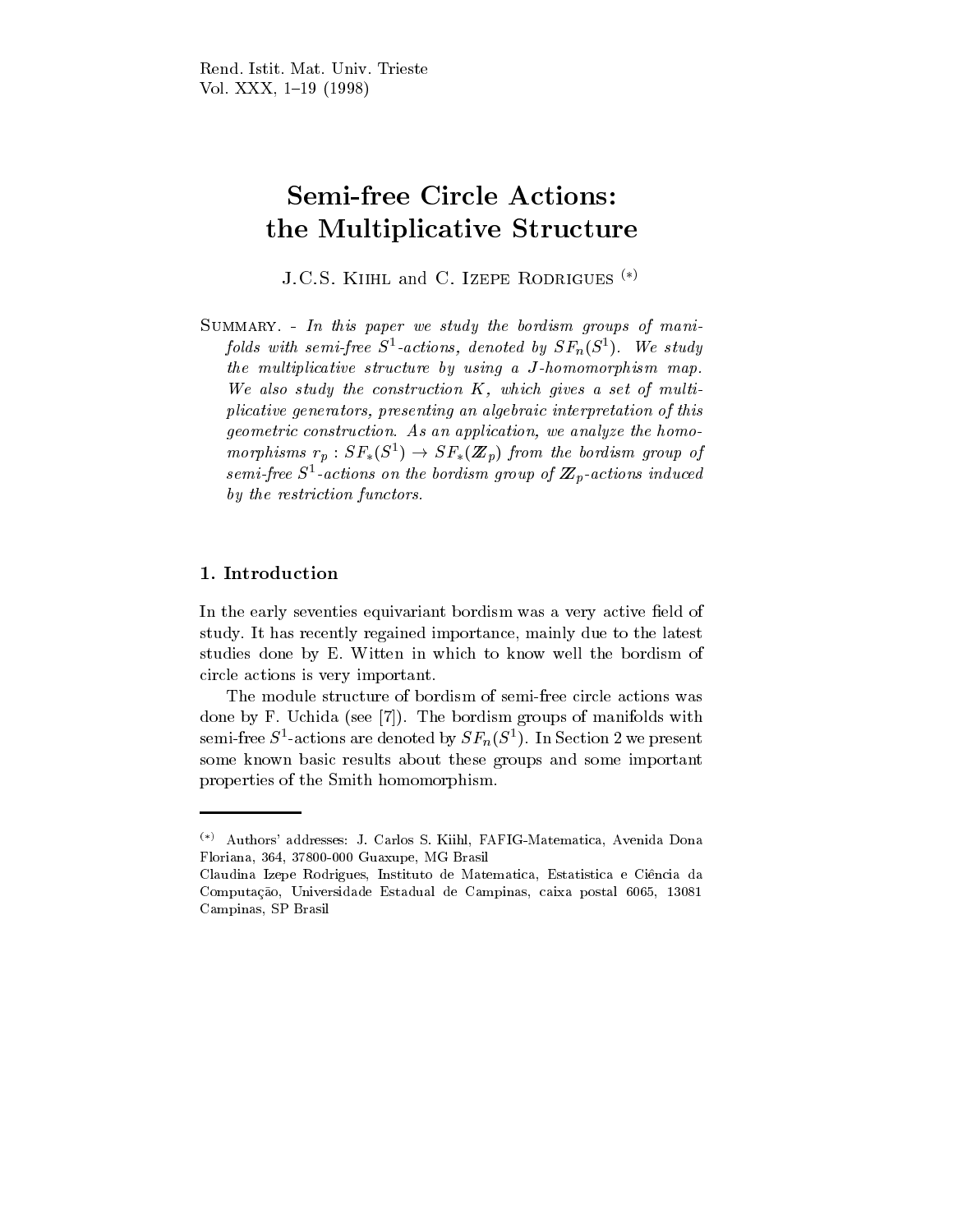In Section 3 we introduce the products in  $N_*(S^*) = \oplus_{n>0} N_n(S^-)$ , where  $N_n(\mathcal{S}^*)$  is the bordism group of free  $\mathcal{S}^-$ -actions on *n*-dimensional closed manifolds.

We study the multiplicative structure, in Section 5, by using a J -homomorphism map (analogous to the one introduced by J.M. Boardman in [2]), which is presented in Section 4.

We also study the construction  $K$ , which gives a set of multiplicative generators, and in the Section 6 we present an algebraic interpretation of this geometric construction.

Finally, as an application, in the last section we analyze the homomorphisms  $r_p : \mathcal{S}F_*(\mathcal{S}^-) \to \mathcal{S}F_*(\mathbb{Z}_p)$  from the bordism group of semi-free  $S$  -actions on the bordism group of  $\mathbb{Z}_p$ -actions induced by the restriction functors.

## 2. Semi-free  $S^1$ -actions

Let  $\mathcal{S}r_n(\mathcal{S}^*)$  be the bordism group of semi-free  $\mathcal{S}^*$ -actions on the  $n$ dimensional closed manifolds, and let  $SF_*(S^+) = \oplus_{n>0} SF_n(S^+)$  be the  $N_*$ -module obtained. Analogously, we have the bordism groups  $N_n(S^-)$  of free  $S^-$ -actions on n-dimensional closed manifolds and  $N_*(\mathcal{S}^*) = \bigoplus_{n>0} N_n(\mathcal{S}^*)$ .

 $\mathbf{D} \mathbf{y}$   $\{|\mathcal{S}^{++}, \mathcal{S}^{+}|\}$  we shall denote the sphere with the standard circle action.

There is the Smith homomorphism

$$
\Delta: N_*(S^1) \to N_*(S^1),
$$

which is a  $N_*$ -module homomorphism with degree  $-2$ , which associates  $|S| = |S| + |S| = |S| + |S|$ .

**PROPOSITION** 2.1. If  $\Delta |M^{2n+1}, I| = 0$  for  $|M^{2n+1}, I|$  in  $N_{2n+1}(\mathcal{S}^*)$ , then there is an unique  $|X^{++}|$  in  $N_{2n}$  such that

$$
[M^{2n+1}, T] = [X^{2n}] [S^1, S^1].
$$

**PROPOSITION** 2.2. Let  $|M^{++}$ ,  $I |$  be a free  $S$ -action on the closed  $(2n + 1)$ -manifold  $M^{2n+1}$  and  $W^{2n+1} \subseteq M^{2n+1}$  a regular compact submanifold such that  $W^{2n+1} \cup T(W^{2n+1}) = M^{2n+1}$  and  $\partial W^{2n+1} = W^{2n+1} \cap T(W^{2n+1})$ ; then  $\Delta[M^{2n+1}, T] = [\partial W^{2n+1}, T] \partial W^{2n+1}$ .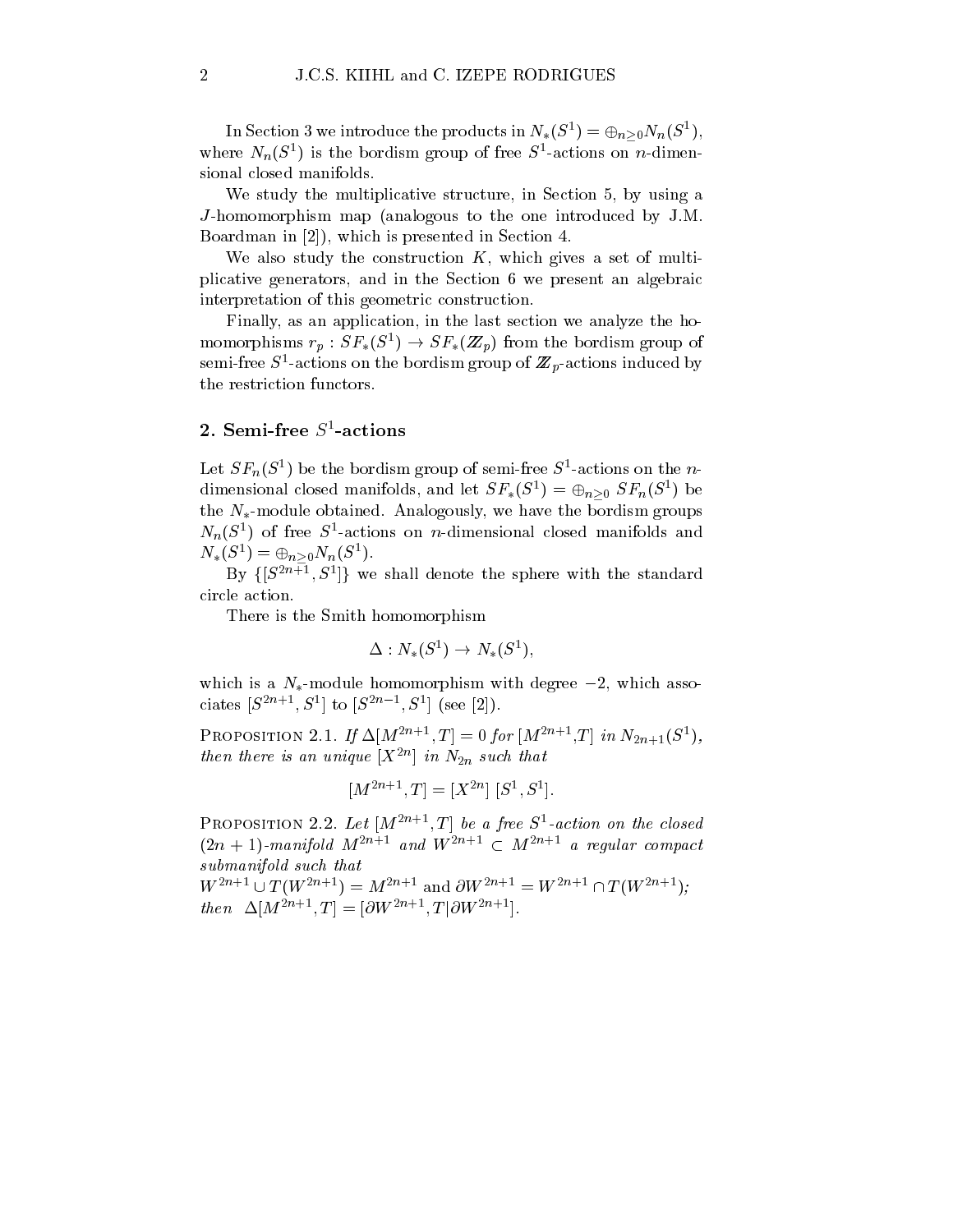Let  $ST_*(S^-) \otimes_{N_*} N_*(S^-) \rightarrow N_*(S^-)$  be the pairing given by: if  $[V^m, \tau] \in \overline{SF}_m(S^1)$  and  $[M^n, T] \in N_n(S^1)$ , then we set

$$
[V^m, \tau] [M^n, T] = [V^m \times M^n, \tau \times T]
$$

since  $|V|^m \times M^m$ ,  $\tau \times I$  is a free  $S^*$ -action.

LEMMA 2.3. If  $\gamma \in ST_{2m}(S^{\perp})$  and  $\alpha \in N_{2n+1}(S^{\perp})$  then  $\Delta(\gamma\alpha)$  =  $\gamma\Delta(\alpha)$ .

*Proof.* Let  $|M^{2n+1}, I|$  be a semi-free  $S$ -action on a closed  $\{2n +$ 1)-manifold. By (2.2), if  $W^{2n+1} \subset M^{2n+1}$  is a compact regular submanifold such that  $W \cup TW = M$  and  $W \cap TW = \partial W$  then  $\Delta[M^{-1}, 1] \equiv [OW^{-1}, 1]_{\partial W^{2n+1}}.$ Since  $V^{-m} \times W^{-m+1} \subseteq V^{-m} \times M^{-m+1}$ , we have

$$
(V \times W) \cup T'(V \times W) = (V \times W) \cup (\tau V \times TW)
$$
  
= (V \times W) \cup (V \times TW) = V \times (W \cup TW) = V \times M,

where  $T' = (\tau, T)$  and

$$
\partial(V \times W) = (\partial V \times W) \cup (V \times \partial W) = V \times \partial W = V \times (W \cap TW)
$$
  
= (V \times W) \cap (V \times TW) = (V \times W) \cap (\tau V \times TW).

Therefore, we have

$$
\Delta[V \times M, \tau \times T] = [\partial(V \times W), \tau \times T|_{\partial(V \times W)}]
$$
  
= 
$$
[V \times \partial W, \tau \times T|_{V \times \partial W}] = [V, \tau] [\partial W, T| \partial W],
$$

that is,  $\Delta(\delta \alpha) = \gamma \Delta(\alpha)$ .

 $\Box$ 

Now let  $D_n(\mathcal{S}^*)$  be the bordism group of semi-free  $\mathcal{S}^*$ -actions on n-manifolds with boundary which are free on the boundary. Now let  $\mathcal{B}_n(S^1)$  be the bordism group of semi-free  $S^1$ -actions on<br>aanifolds with boundary which are free on the boundary.<br>We have the  $N_*$ -module homomorphisms  $j: SF_n(S^1) \rightarrow \mathcal{B}_n(S^1)$ 

which assigns  $|M^{\alpha}, I|$  to  $|M^{\alpha}, I|$ , since  $OM^{\alpha} = \emptyset$ ; and  $O: \mathcal{D}_n(\mathcal{S}^{\alpha}) \rightarrow$  $N_n(\mathcal{S}^*)$  which associates  $|V|^n$ ,  $I |$  to  $|OV^n$ ,  $I |_{\partial V^n}$ .

THEOREM 2.4. The sequence

4. The sequence  

$$
0 \to SF_n(S^1) \xrightarrow{j} \mathcal{B}_n(S^1) \to N_{n-1}(S^1) \to 0
$$

is exact and it splits (see [5], 8.3).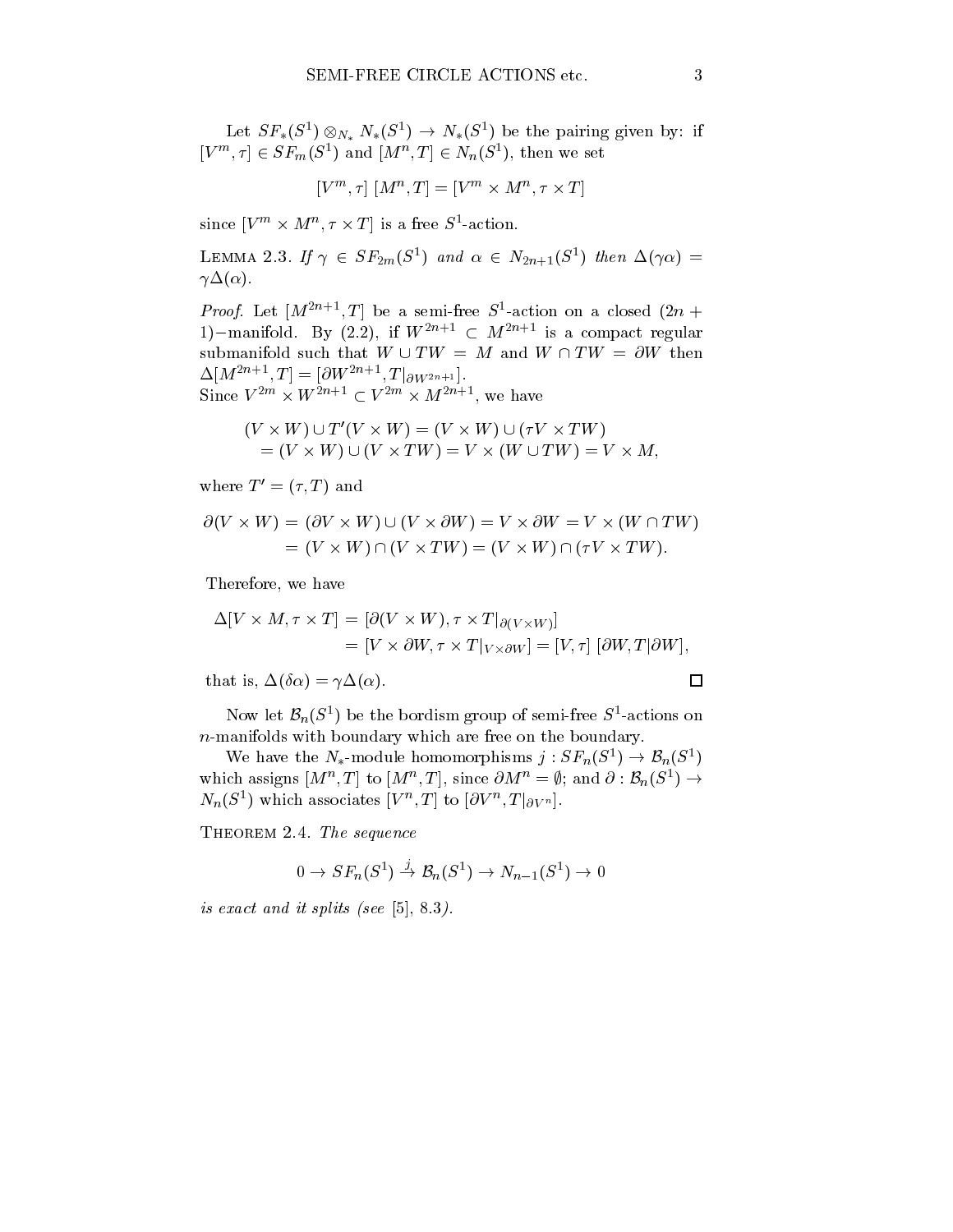Let  $M_n(S^1) = \bigoplus_{k\geq 0} N_{n-2k}(BU_k)$  be the classifying space for the  $\kappa$ -dimensional bundles, and  $M_*(S^+) = \bigoplus_{n>0} M_n(S^-)$ .

Theorem 2.5. The isomorphism is the isomorphism.

There is the isomorphism  
\n
$$
F: \mathcal{B}_n(S^1) \to \bigoplus_{k \geq 0}^{[n/2]} N_{n-2k}(BU_k)
$$

given by:  $[M^n,T]$  is associated to  $\sum_{k} [\nu^k \to F^{n-2k}]$  where  $F^{n-2k}$  $\it{is}$  the  $\it{n}xa$  point set component and  $\nu^-$  is the normal bundle corresponding.

**THEOREM 2.6.**  $M_*(S^-)$  is a graded polynomial algebra on  $N_*$  with generators the classes  $[\lambda \to CP(n)], n > 0, i.e., the canonic line$ bundles over  $CP(n)$ .

**THEOREM 2.1.**  $N_*(S^-)$  is a  $N_*$  module with base given by the elements  $\{|S^{\perp}|\colon S^{\perp}|\}_{n>0}$ .

REMARK. Any element in  $N_{2n+1}(\mathcal{S}_1)$  can be written in a unique way

$$
\sum_{r=0}^n [X^{2r}] [S^{2(n-r)+1},S^1],
$$

and any element in  $N_{2n}(\mathcal{S}_{-})$  can be written in a unique way as

$$
\sum_{r=0}^{n-1} [X^{2r+1}] [S^{2(n-r)-1}, S^1].
$$

Let  $i$  in  $M_2(\mathcal{S}_1)$  be a semi-free  $\mathcal{S}_1$  -action on the unitary disk given by the scalar product, then  $\mathcal{O}(i) = |\mathcal{S}^{\perp}, \mathcal{S}^{\perp}|$  and we have the following lemma.

Lemma 2.8. The diagram

$$
\begin{array}{ccc}M_{2k+2}(S^1)&\stackrel{\partial}{\to}&N_{2k+1}(S^1)\\&i\uparrow&&\uparrow\\ M_{2k}(S^1)&\stackrel{\partial}{\to}&N_{2k-1}(S^1)\\ \end{array}
$$

is commutative.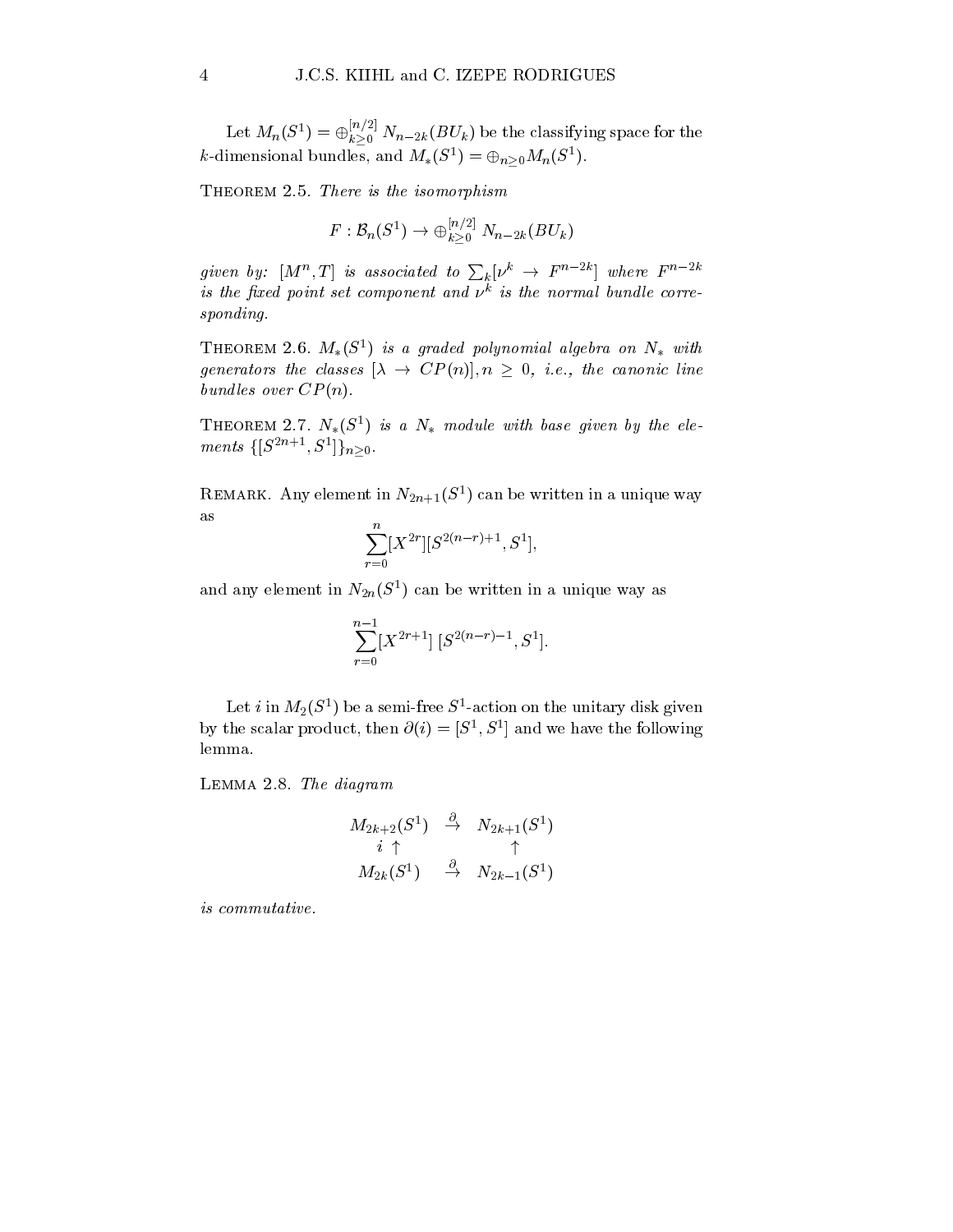3. Products in  $\oplus_{n>0} N_{2n+1}(S^1)$ .

We define a product in  $\bigoplus_{n>0} N_{2n+1}(\mathcal{S}^n)$  the following way: suppose that  $\alpha \in N_{2n+1}(\mathcal{S}^{\dagger})$  and  $\beta \in N_{2m+1}(\mathcal{S}^{\dagger})$ . Let  $\alpha$  be in  $M_{2n+2}(\mathcal{S}^{\dagger})$ and  $\rho$   $\in$   $M_{2m+2}(\mathcal{S}^{\text{-}})$  such that  $\mathcal{O}(\alpha) = \alpha$  and  $\mathcal{O}(\beta) = \beta$ . Let be  $K = \max(m, n)$  and  $k = \min(m, n)$ . We define

$$
\alpha\beta = \Delta^{K+1}(\alpha'\beta') \in N_{2k+1}(S^1).
$$

In case  $n = m$ , this define a ring structure with unity on  $N_{2n+1}(\mathcal{S}_1)$ , where the unity element is  $|S^{++}, S^*|$ .

LEMMA 3.1. If  $n < m$  then  $\alpha \Delta \beta = \alpha \beta$  and if  $n \geq m$  then  $\Delta(\alpha \beta) =$  $\alpha\Delta\beta$ .

*Proof.* Let us consider  $n \leq m$  and  $p \in M_2(m, S^-)$  with  $O(p) =$  $\Delta \beta$ . Then  $\Delta(\partial(\beta''i) + \beta) = 0$ . By (2.1), there is a unique  $[V^{2m}]$ **In the contract of the contract of the contract of the contract of the contract of the contract of the contract of the contract of the contract of the contract of the contract of the contract of the contract of the contra** in  $N_{2m}$  such that  $\mathcal{O}(\beta^{-i}) + \beta = |V^{-i}| |\mathcal{S}^{\dagger}, \mathcal{S}^{\dagger}|$ . Then,  $\mathcal{O}(\beta^{-i}) +$  $|V|$   $|S|$  ,  $S$   $|S|$ .

Since 
$$
\partial(i) = [S^1, S^1]
$$
, we have  $\partial(\beta''i + [V^{2m}]i) = \beta$ . Thus,  
\n
$$
\alpha\beta = \Delta^{m+1}\partial(\alpha'\beta''i + [V^{2m}]\alpha'i) = \Delta^{m+1}\partial(\alpha'\beta''i) +
$$
\n
$$
+ \Delta^{m+1}\partial([V^{2m}]\alpha'i)
$$
\n
$$
= \Delta^m\partial(\alpha'\beta'') + [V^{2m}]\Delta^m\partial(\alpha') = \alpha\Delta\beta + [V^{2m}]\Delta^m\alpha.
$$

Now, since  $n < m$  and  $\alpha \in N_{2n+1}(S)$ , we have that  $\Delta^{\cdots} \alpha = 0$ . If  $n \geq m$ , we have  $\partial(\beta'') = \Delta \beta$ . Then  $\Delta(\partial(\beta''i + \beta)) = 0$ . So there is  $|V^{2m}| \in N_{2m}$  such that  $\mathcal{O}(p^m) + |V^{2m}| |\mathcal{S}^*, \mathcal{S}^*| = p$ . Since  $\mathcal{O}(i) = |\mathcal{S}^{\dagger}, \mathcal{S}^{\dagger}|$ , we obtain  $\mathcal{O}(p_i i + |V^{\dagger}i|) = p$ . Hence

$$
\Delta(\alpha \beta) = \Delta^{n+2} \partial(\alpha' \beta'' i + [V^{2m}] \alpha' i) = \Delta^{n+1} \partial(\alpha' \beta'' + [V^{2m}] \alpha')
$$
  
=  $\Delta^{n+1} \partial(\alpha' \beta'') + [V^{2m}] \Delta^{n+1} \partial(\alpha')$   
=  $\alpha \Delta \beta + [V^{2m}] \Delta^{n+1} \alpha$ .

Since  $n \geq m$  and  $\alpha \in N_{2n+1}(\mathcal{S}^*)$ , we have that  $\Delta^{n+1} \alpha = 0$ . Therefore,  $\Delta(\alpha\beta) = \alpha\Delta\beta$ .

 $\Box$ 

LEMMA 3.2. For any pair  $\alpha$ ,  $\beta$  we have  $\Delta(\alpha\beta) = \Delta\alpha\Delta\beta$ .

*Proof.* Suppose that  $n < m$ . Then  $\alpha\beta = \alpha\Delta\beta$  by (3.1). Thus,  $m-1 \geq n$  and  $\Delta(\alpha \Delta \beta) = \Delta \alpha \Delta \beta$ . Therefore,  $\Delta(\alpha \beta) = \Delta \alpha \Delta \beta$ . Finally, if  $n = m$ ,  $\Delta(\alpha \beta) = \alpha \Delta \beta$  and  $\Delta \alpha \Delta \beta = \alpha \Delta \beta$ . Hence,  $\Delta(\alpha\beta) = \Delta\alpha\Delta\beta.$  $\Box$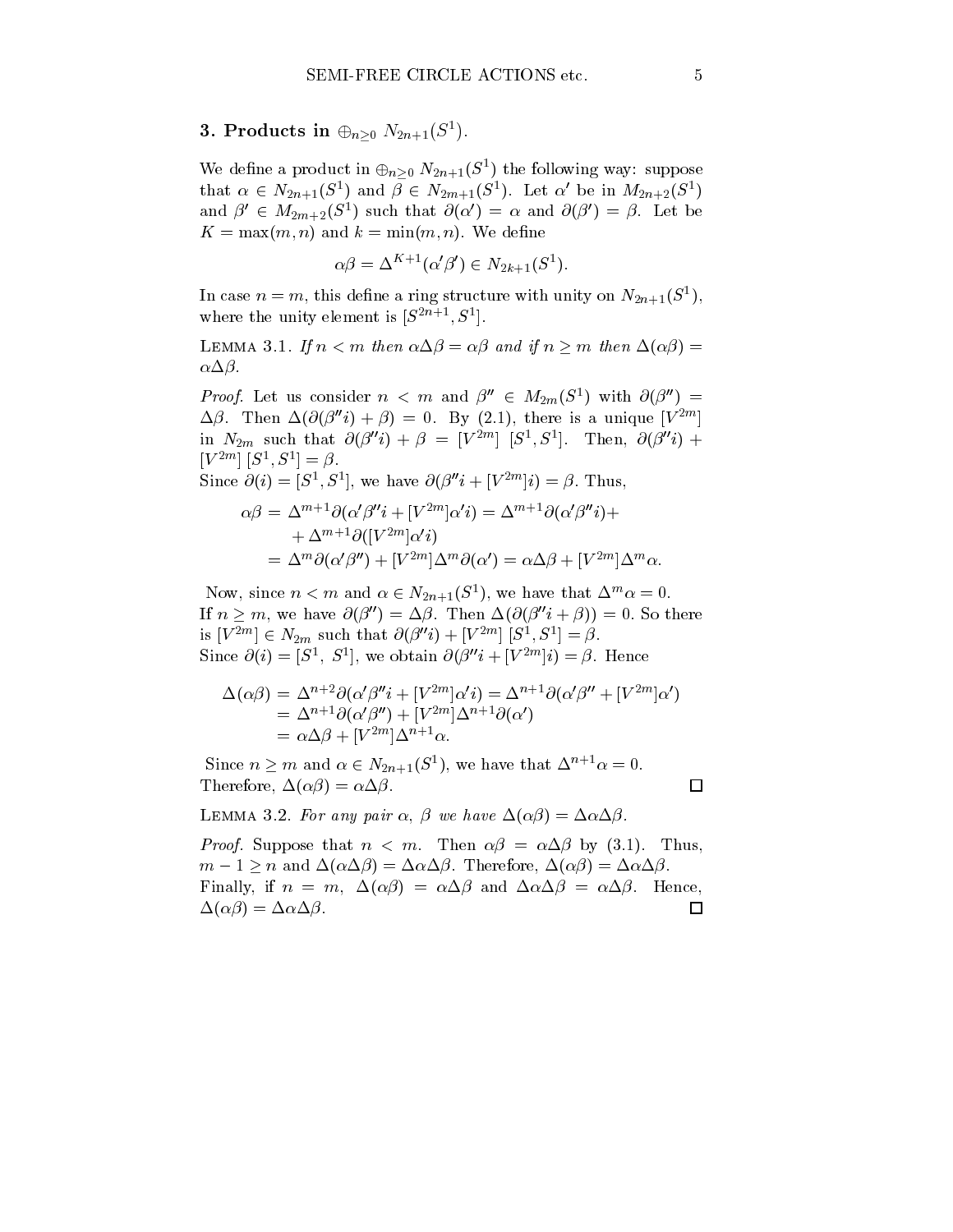**LEMMA** 3.3. If  $\alpha$ ,  $\beta$  and  $\delta \in N_{2n+1}(\mathcal{S}^*)$  then  $\alpha(\beta \delta) = (\alpha \beta) \delta$ . *Proof.* Choose  $\alpha$ ,  $\rho$  and  $\sigma \in M_{2n+2}(\mathcal{S}^*)$  such that  $o(\alpha) = \alpha$ ,  $o(\rho)$  $=$   $\beta$  and  $\theta$ ( $\theta$ )  $=$   $\theta$ . Then by (3.1)  $\alpha(\beta\delta) = \alpha\Delta^{\cdots}$   $\delta(\beta\delta) = \alpha\Delta(\Delta^{\cdots}\delta(\beta\delta)) = \alpha\Delta^{\cdots}\delta(\beta\delta)$ .

I fit is a successively, we obtain  $\alpha(\rho\sigma) = \alpha\sigma(\rho\sigma)$ . Hence, by definition,

$$
\alpha \partial(\beta' \delta') = \Delta^{2n+1+1} \partial(\alpha'(\beta' \delta')) = \Delta^{2n+2} \Delta((\alpha' \beta') \delta')
$$
  
=  $\partial(\alpha' \beta') \delta = \Delta^{n+1} \partial(\alpha' \beta') \delta = (\alpha \beta) \delta.$ 

 $\Box$ 

THEOREM 3.4. The product  $\alpha\beta$  defines a ring structure on  $\bigoplus_{n>0} N_{2n+1}(\mathcal{S}^{-})$ .

Proof. We must show that the associative law is true in general. Let  $\alpha \in N_{2n+1}(\mathcal{S}^-), \ \beta \in N_{2m+1}(\mathcal{S}^-)$  and  $\theta \in N_{2n+1}(\mathcal{S}^-).$ we can suppose  $m \leq p$ , then, by (3.1), we have  $\alpha(p_0) = \alpha(p\Delta^{r-m}0)$ . SINCE  $D\Delta^i = 0 = D\Delta(\Delta^i = 0) = D\Delta^i = 0 = D\Delta(\Delta^i = 0) = 0$  $\beta \Delta^{p-m-2} \delta = \ldots = \beta \delta$ , we have to consider: **Case I.** If  $n \leq m$ , then

$$
\alpha(\beta\delta) = \alpha \Delta^{m-n}(\beta\delta) = \alpha \Delta^{m-n}(\beta \Delta^{p-m}\delta)
$$
  
=  $\alpha(\Delta^{m-n}\beta \Delta^{m-n}\Delta^{p-m}\delta)$   
=  $\alpha(\Delta^{m-n}\beta \Delta^{p-n}\delta) = (\alpha \Delta^{m-n}\beta)\Delta^{p-n}\delta = (\alpha\beta)\delta.$ 

**Case II.** If  $n > m$ , then

$$
\alpha(\beta\delta) = \Delta\alpha(\beta\delta) = (\Delta^{n-m}\alpha)(\beta\delta) = (\Delta^{n-m}\alpha)(\beta\Delta^{p-m}\delta)
$$
  
=  $(\Delta^{n-m}\alpha\beta)\Delta^{p-n}\delta = (\alpha\beta)\delta$ .

REMARK. FOR  $\alpha \in N_{2n+1}(\mathcal{S}^{\dagger})$ , since

$$
\partial(i^{m+1}) = [S^{2m+1}, S^1] \text{ and } \Delta^{m+1}\partial(\alpha'i^{m+1}) = \partial(\alpha') = \alpha,
$$

we have that  $\alpha | S^{2m+1}$ ,  $S^{-1} = \alpha$  for  $n \leq m$ .

If  $n>m$ , we have

$$
\alpha[S^{2m+1}, S^1] = \Delta^{n+1} \partial(\alpha' i^{m+1}) = \Delta^{n-m} \alpha.
$$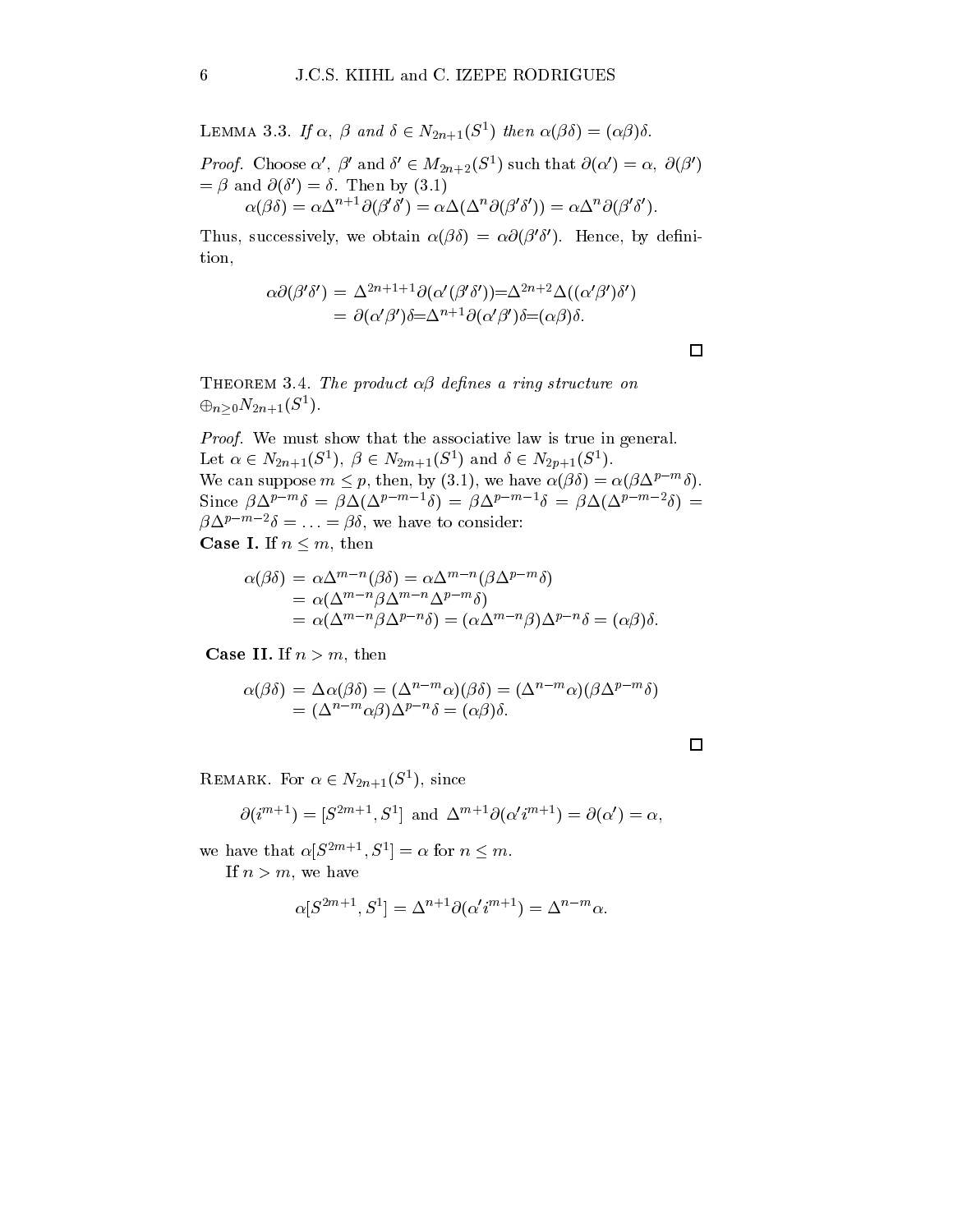In particular,  $N_{2n+1}(\mathcal{S}^*)$  is a subring of  $\oplus_{n>0}N_{2n+1}(\mathcal{S}^*)$  with unity  $|S^{--} \rangle$ ,  $|S^-|$ , and

$$
\Delta:N_{2n+1}(S^1)\rightarrow N_{2n-1}(S^1)
$$

is a ring homomorphism.

### 4. The stable bordism homomorphism

We are going to introduce the ring

$$
\mathcal{R}=\overset{invlim}{\longrightarrow} (N_{2n-1}(S^1)\overset{\Delta}{\leftarrow} N_{2n+1}(S^1)).
$$

An element in  $\mathcal{R}$  is a sequence  $\{\alpha_n\}_0^{\infty}$  such that  $\alpha_n \in N_{2n+1}(S^1)$  and<br>  $\Delta(\alpha_n) = \alpha_{n-1}, \ \forall n \ge 1.$ <br>
We define the homomorphism  $\overline{J}: M_*(S^1) \to \mathcal{R}$ , where  $\Delta(\alpha_n) = \alpha_{n-1}, \ \forall n \geq 1.$ 

We define the homomorphism  $\overline{J}: M_*(S^1) \to \mathcal{R}$ , where

$$
M_*(S^1) = \oplus_{k \geq 0} \oplus_{j=0}^k \ N_{2k-2j}(BU_j),
$$

in the following way: let be  $A \in M_{2k}(S^+)$ , then

$$
\overline{J}_n(A) = \Delta^k \partial (Ai^{n+1}).
$$

Observe that  $J_n(A)$  belongs to  $N_{2n+1}(\mathcal{S}_1)$ , and that the sequence  $\{J_n(A)\}\$ <sup>1</sup> belongs to  $\kappa$ , for

$$
\Delta \overline{J}_n(A) = \Delta^{k+1} \partial (Ai^{n+1}) = \Delta^k \partial (Ai^n) = \overline{J}_{n-1}(A).
$$

Finally, we define  $J(A) \equiv \{J_n(A)\}\$ <sub>0</sub>.

Note that  $J_n(A)=\Delta^{n-1}-O(A)$ , if  $k \geq n + 1$ .

The homomorphism  $\overline{J}$  is stable with respect to the multiplication by *i*, that is,  $\overline{J}(Ai) = \overline{J}(A)$ .

THEOREM 4.1. The stable homomorphism THEOREM 4.1. The stable homomorphism<br>  $\overline{J}$ :  $\oplus_{k>0} \oplus_{i=0}^k N_{2k-2j}(BU_j) \rightarrow \mathcal{R}$  is multiplicative.

*Proof.* One needs to consider only pairs  $A$ ,  $B$  in  $M_2$ <sub>k</sub>( $S^{\dagger}$ ) and components  $0 \leq n < k$ , since  $\overline{J}$  is stable. In this case,

$$
\overline{J}_n(A)\overline{J}_n(B) = \Delta^{k-n-1}\partial(A)\Delta^{k-n-1}\partial(B) = \Delta^{k-n-1}(\partial(A)\partial(B)).
$$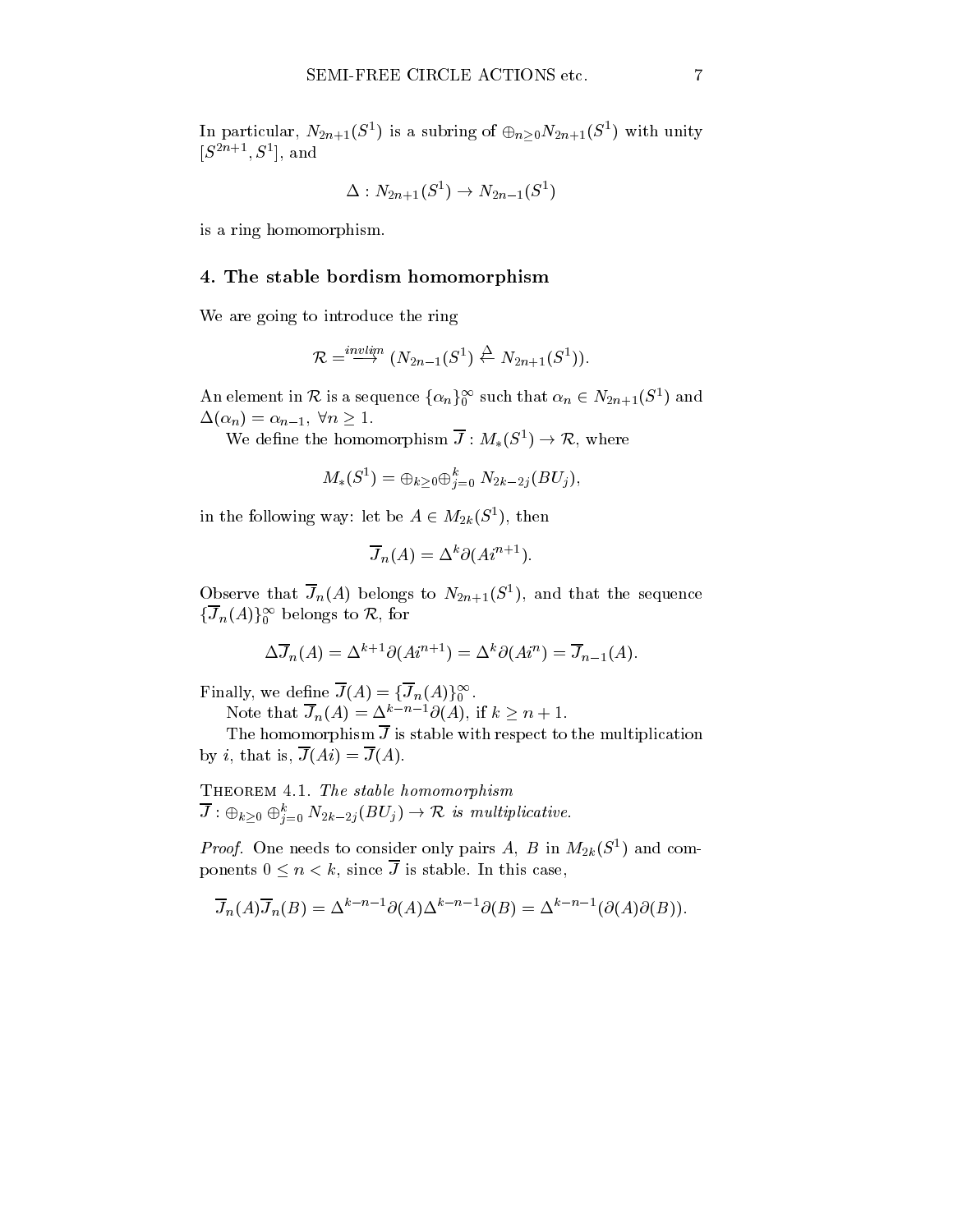By definition,

$$
\partial(A)\partial(B) = \Delta^k \partial(AB) = \Delta^{2k} \partial(AB)^k
$$
  
= 
$$
\Delta^{2k} \partial(AB)^{n-1+1} = \overline{J}_{k-1}(AB).
$$

Therefore,

$$
\overline{J}_n(A)\overline{J}_n(B) = \Delta^{k-n-1}(\partial(A)\partial(B))
$$
  
=  $\Delta^{k-n-1}(\overline{J}_{k-1}(AB)) = \overline{J}_n(AB).$ 

 $\Box$ 

Taking the ring

$$
M_*(S^1) = \oplus_{k \geq 0} \oplus_{j=0}^k \ N_{2k-2j}(BU_j),
$$

we are going to consider the quotient ring  $F$  obtained factoring by the ideal of the elements of the form  $A+At$ , where A belongs to  $M_*(S_1)$ . There is a natural induced ring homomorphism  $\overline{J}: F \to \mathcal{R}$ .

## 5. The structure of  $\mathcal R$

Since  $N_*(S^-)$  is a  $N_*$ -module with base given by  $\{S^{2n+1}, S^-\}\}$ we can describe the product in  $N_{2n+1}(\mathcal{S}^-)$  directly.

If 
$$
\alpha = \sum_{r=0}^{n} [X^{2r}] [S^{2(n-r)+1}, S^1]
$$
 and  $\beta = \sum_{r=0}^{n} [Y^{2r}] [S^{2(n-r)+1}, S^1]$ ,  
consider  $\alpha' = \sum_{r=0}^{n} [X^{2r}] i^{n-r+1}$ , and  $\beta' = \sum_{r=0}^{n} [Y^{2r}] i^{n-r+1}$ , then

$$
\alpha' \beta' = \sum_{r=0}^{n} \left( \sum_{r+s=l} [X^{2r}] [Y^{2s}] \right) i^{2(n+1)-l},
$$

and

$$
\alpha \beta = \Delta^{n+1} \partial(\alpha' \beta') = \sum_{r=0}^{n} \left( \sum_{r+s=l} [X^{2r}] [Y^{2s}] \right) [S^{2n+1-l}, S^1].
$$

We can use this to identify R with the ring  $N_*^{\text{env}}(\theta)$  of formal power series on the graduated ring  $N_*^{(2n)}$ . We assign  $\{\alpha_n\}_0^{\infty}$  to  $\sum_{n=1}^{\infty} [X^{2r}] \theta^r$ ,  $|X^-|\theta$ ,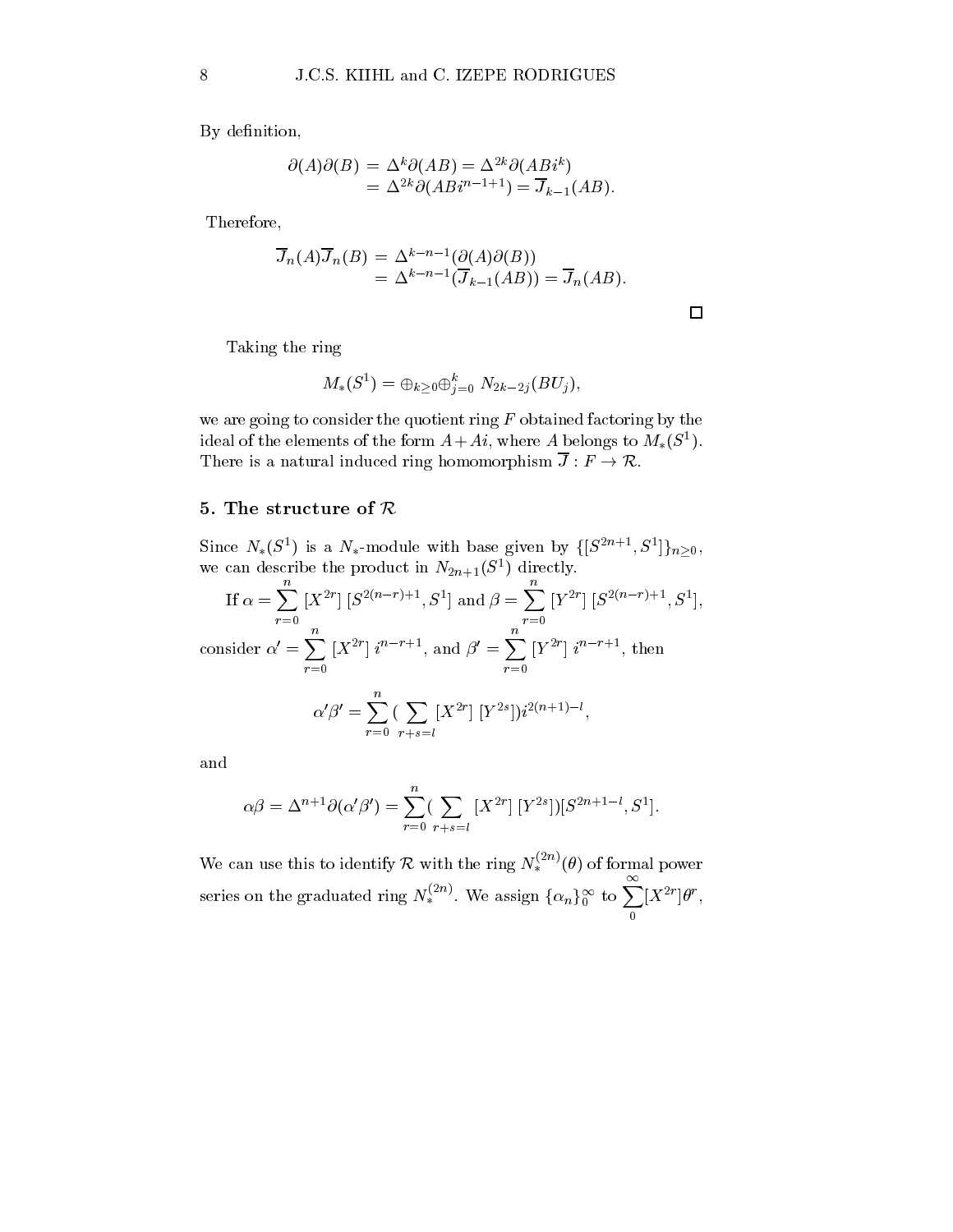where

$$
\alpha_n = \sum_{0}^{n} [X^{2r}] [S^{2(n-r)+1}, S^1].
$$

We have  $\Delta \alpha_{n+1} = \alpha_n$ , and the product  $\alpha_n \beta_n$  is given by the formal power series multiplication. Thus, we have  $\overline{J}: F \to N(\theta)$ .

Lemma 5.1. The image of

$$
SF_{2m}(S^1) \to M_{2m}(S^1) \to F \to N(\theta)
$$

is the ideal generated by  $\sigma^{\ldots}$  and

$$
\overline{J}([M^{2m},T])=[M^{2m}]\theta^m+ \text{ terms with power bigger than } m.
$$

*Proof.* Let  $|M^{2m}, I|$  be given, consider the normal bundle to the fixed point set  $|\xi| \to |I|$  in  $M_{2m}(S^{\dagger})$ . So,  $\mathcal{O}(|\xi| \to |I|) = 0$  in  $N_{2m-1}$ ( $\sigma$ ), and

$$
\overline{J}_n([\xi \to F]) = \Delta^{m-n-1} \partial([\xi \to F]) = 0 \text{ for } 0 \le n \le m-1.
$$

I fits,  $J_m(|\zeta \to I'|) = \Delta^m \mathcal{O}(|\zeta \to I'|^{n+1})$  in  $N_{2m+1}(\mathcal{S})$ . Consequently,  $J_m(|\zeta \to F|) = O(|\zeta \to F|i) = |S(\zeta \oplus 1_C), S^*|.$ 

Since  $\Delta(|S(\xi \oplus 1C), S^*|) = 0$ , then, by (2.1), there is a unique  $|X^{**}|$ and the contract of the contract of the contract of the contract of the contract of the contract of such that  $|\mathcal{S}(\xi \oplus 1_C), \mathcal{S}^{\perp}| = |\mathcal{A}^{\perp}|| |\mathcal{S}^{\perp}, \mathcal{S}^{\perp}|.$ 

Next, since  $|CF(\xi \oplus I_C)| = |M^{-1}|$ , we have that  $|\mathcal{S}(\xi \oplus I_C), \mathcal{S}^*| =$  $|M^{\text{min}}|$   $|S^{\text{max}}, S^{\text{min}}|$ .

I has  $J(|\xi \to I|) = |M|$  for  $\theta$  + terms with power bigger than m.

LEMMA 5.2. Let  $|\xi \to F|$  be in  $M_{2m}(S^+)$ . If  $J(|\xi \to F|) = \beta \theta^m +$ terms with power bigger than m, then there is a manifold with semifree  $S^-$ -action  $|M^{--}, I|$  such that p is in the class of  $M^{--}$  and  $|\zeta| \rightarrow$  $F \, | \,$  is the normal vunate to the fixed point set of  $|M^{2m+1},1|$  .

*Proof.* We have  $0 = J_{m-1}(|\zeta \rightarrow F|) = \Delta^{m-m+1} |O(|\zeta \rightarrow F|) =$  $\mathcal{O}(|\zeta \to F|)$ . On the other hand,  $\mathcal{O}(|\zeta \to F|) \equiv |\mathcal{S}(\zeta)|$ ,  $\mathcal{S}^*|$ . Therefore,  $[S(\xi), S^1] = 0.$ ] = 0.

Now, suppose that  $O[V^{-1}, T] \equiv [S(\zeta), S^{-}],$  where  $[V^{-1}, T]$  is in  $N_{2m}$ (S<sup>2</sup>). And consider  $M^{2m} \equiv (D(\zeta) \cup V^{2m})/\mathcal{S}(\zeta) = 0V^{2m}$  and  $T =$  $S \cup \tau$ .

I he normal bundle to the fixed point set of  $|M^{2m}, I|$  is  $\xi \to I$ , hence  $\Box$  $\rho = |\mathbf{M}|$ .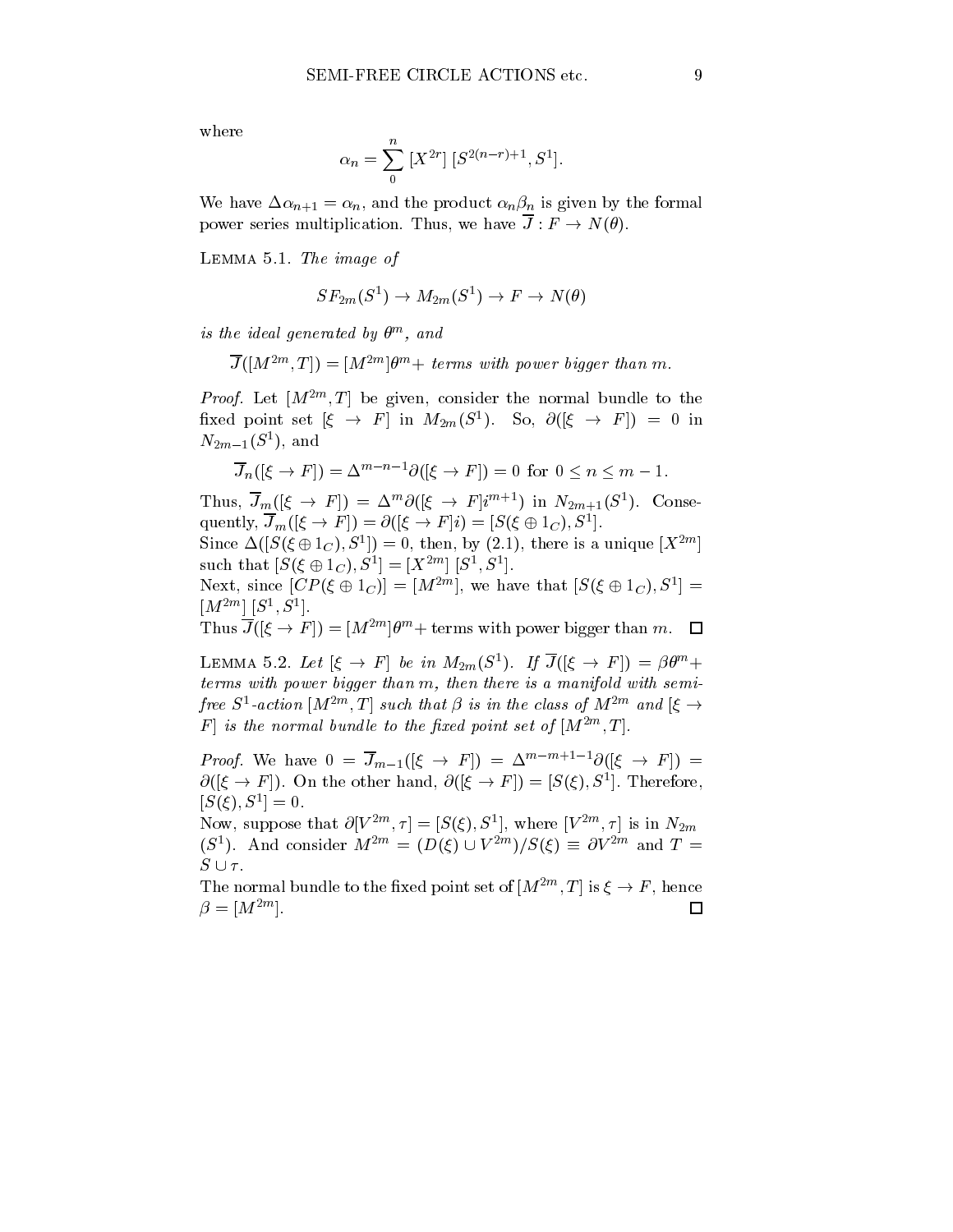LEMMA 5.3. Let  $1_C$  be in  $M_2(S^-)$ . Then  $J(1_C) = 1$ .

Proof. Since  $J_n(1_C) = \Delta O(1_C T) = \Delta O(T^{n+2}) = \Delta |S^{2n+2}, S^2| =$  $|S^{2n+1}, S^*| \in N_{2n+1}(S^*),$  for all  $n \geq 0$ , we have that  $J(1_C) = 1$ .  $\Box$ 

LEMMA 5.4. Let  $|V^{-1}|$  be in  $N_{2s}$  and  $A \in M_{2k}$ . Then  $J(|V^{-1}|A) =$  $|V - |U' J(A)|$ .

Proof. We have

$$
\overline{J}_n([V^{2s}]A) = \Delta^{s+k}\partial([V^{2s}])Ai^{n+1})
$$
  
= 
$$
\Delta^{s+k}[V^{2s}]\partial(Ai^{n+1}) = [V^{2s}]\Delta^{s+k}\partial(Ai^{n+1}).
$$

Since  $\Delta^{1+\alpha}O(A^{n+\beta})$  is in  $N_{2n+1-2s}(\mathcal{S}^{\alpha})$ , and  $Z(n-s)+1$  is odd, we have

$$
\Delta^{s+k}\partial(A^{n+1}) = \sum_{r=0}^{n-s} [X^{2r}][S^{2(n-s-r)+1}, S^1].
$$

Therefore,

$$
\overline{J}_n([V^{2s}]A) = [V^{2s}] \sum_{r=0}^{n-s} [X^{2r}] [S^{2(n-s-r)+1}, S^1]
$$
  
= 
$$
\sum_{r=0}^{n-s} [X^{2r}] [V^{2s}] [S^{2(n-s-r)+1}, S^1].
$$

Thus,

$$
\overline{J}_n([V^{2s}]A) = \sum_{r=0}^{\infty} [X^{2r}][V^{2s}] \theta^{s+r} = [V^{2s}] \theta^s \sum_{r=0}^{\infty} [X^{2r}] \theta^r = [V^{2s}] \theta^s \overline{J}(A).
$$

Now, we are going to define the operator  $\mathcal{N}: \mathcal{SF}_*(\mathcal{S}^+) \to \mathcal{SF}_*(\mathcal{S}^+).$ Let  $|M^-, I|$  be a semi-free  $S^-$ -action. Consider  $D^- \times M^-$  and the actions  $T_1$  and  $T_2$  defined by:

$$
T_1: (t,(z,m)) \mapsto (tz,m), \quad \text{and} \quad
$$
  

$$
T_2: (t,(z,m)) \mapsto (tz,T(t,m)).
$$

Restricting  $T_1$  and  $T_2$  to  $S^1 \times M^{\alpha}$ , we get the induced actions  $S^1 \times$  $[M^-, I_1]$  and  $S^- \times M^-, I_2]$ .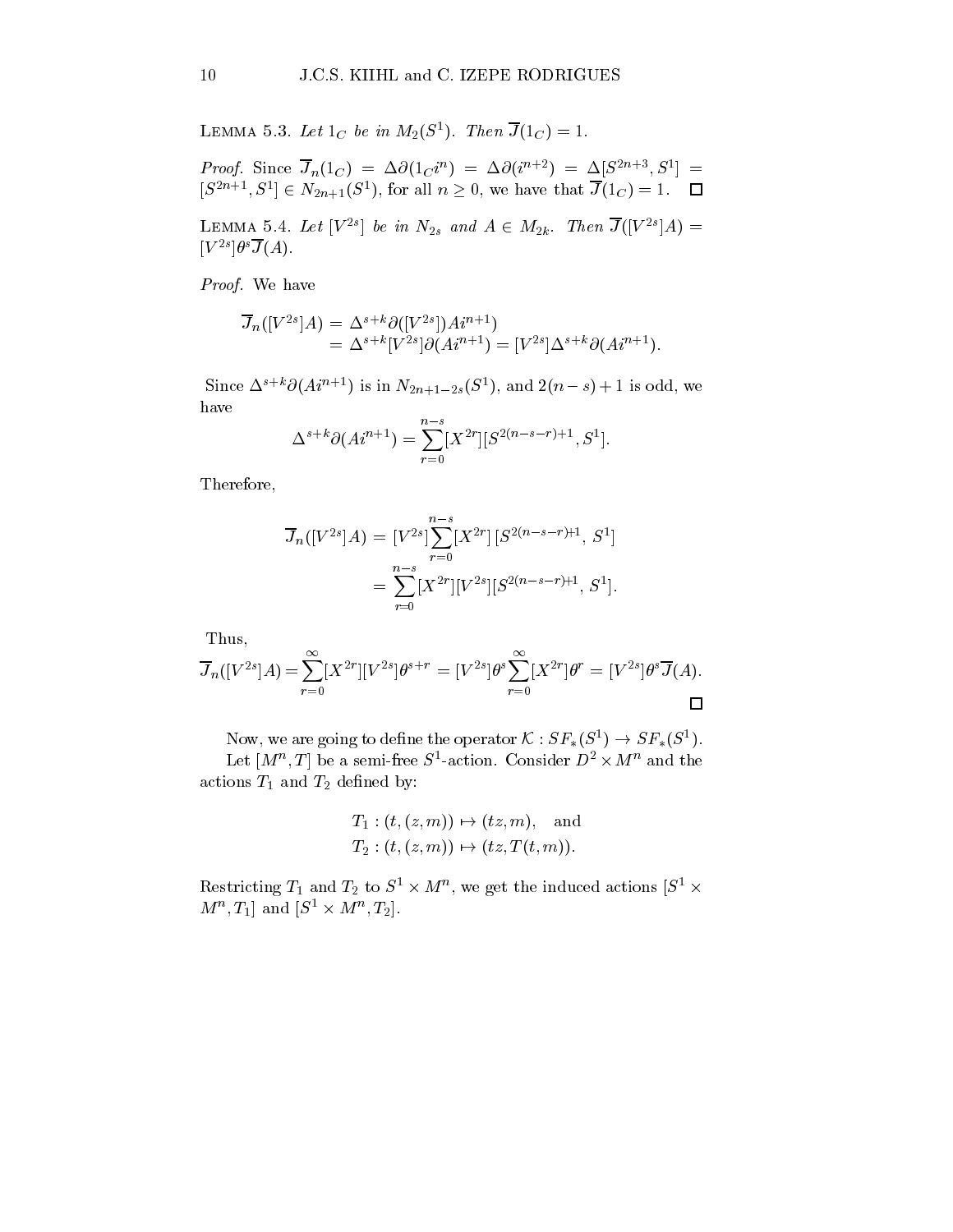There exists a diffeomorphism  $\varphi : [S^1 \times M^n, I_1] \to [S^1 \times M^n, I_2]$ given by  $(s, x) \mapsto (s, I(s, x))$ . Thus, the action  $|S^* \times M^*, I_1|$  is equivariantly diffeomorphic to  $|S^- \times M^+, I_2|$ .

Taking the disjoint union  $|D^* \times M^*, I_1| \cup |D^* \times M^*, I_2|$ , we o  $\mathbf{y} = \mathbf{z}$  , we can construct the case of  $\mathbf{z}$ get the closed manifold  $M_2$  and the S-action  $\tau_1$  on  $M_2$ , using the identification of  $[S^* \times M^c, T_1]$  with  $[S^* \times M^c, T_2]$  through  $\varphi$ . We define

 $\mathcal{N}[M_-,1] = |M_-,T_1|.$ 

The fixed point set of  $\tau_1$  is  $r_1 = r_1x$  (T)  $\cup$  M<sup>n</sup>, where Fix (T) is the fixed point set of T and the normal bundle to Fix  $(T)$  is  $\eta \oplus 1_C \rightarrow$  $\Gamma$  ix  $(T)$ ,  $\eta$  being the normal bundle to the  $\Gamma$  ix  $(T)$  on  $M$  . Moreover, the normal bundle to  $M$  is the trivial complex bundle  $1_C$ .

Using an inductive process, one can assign to  $|M|$ ,  $I$  a sequence of semi-free  $S$ -actions  $|V(n, \kappa), \tau_k|$ . To do this, consider  $|V(n, 0), \tau_0|$  $= |M^{\circ}, I|$  and  $|V(n, 1), \tau_1| = \mathcal{N}[M^{\circ}, I]$ . Now, we get  $|V(n, 2), \tau_2|$ applying the above construction to  $[V(n, 1), \tau_1]$ . Thus, applying this construction, successively, k times, we get  $[V(n, k), \tau_k]$ , where the xed point set is

$$
F_k = \text{Fix}(T) \cup (\cup_0^{k-1} V(n,j)).
$$

Furthermore, the normal bundle  $\eta_k$  to  $F_k$  is  $\eta \oplus \Gamma_C^c$ , where  $\eta$  is the normal bundle to the Fix  $(T)$  on  $M^n$ , and  $1_C^c = \bigoplus_{0}^{n-1} 1_C^c$  , with  $1_C^c$ the trivial complex bundle over  $V(n, j)$ .

LEMMA 5.5. If  $\eta$  is the normal bundle to the fixed point set of  $|M$  ; 1  $\mathit{then} \quad [V(n,k)] = [CP(\eta \oplus 1_{\mathbb{C}})] + \sum [CP(k-1)]$  $\blacksquare$  $[C\Gamma(K = 1) || V(R, 1)].$ 

LEMMA 5.6. Let  $\lambda_n$  be the canonical complex line bundle over  $CP(n)$ . Then

$$
\overline{J}(\lambda_n) = 1 + \sum_{i=0}^{\infty} [V(n+1, i)] \theta^{n+i+1}.
$$

*Proof.* Let  $I_0$  be a semi-free  $S$ -action on  $CF(n+1)$  defined by  $I_0$ :  $|z_0, z_1, \ldots, z_n| \mapsto |sz_0, z_1, \ldots, z_n|$ , where s belongs to  $S^{\text{-}}$ . The normal bundle to the fixed point set is  $\lambda \oplus 1_C^{\infty++}$ , where  $\lambda$  is the canonic complex line bundle to  $CP(n)$  and  $1_C$   $\rightarrow$  1s the trivial complex bundle to  $CP(0)$ .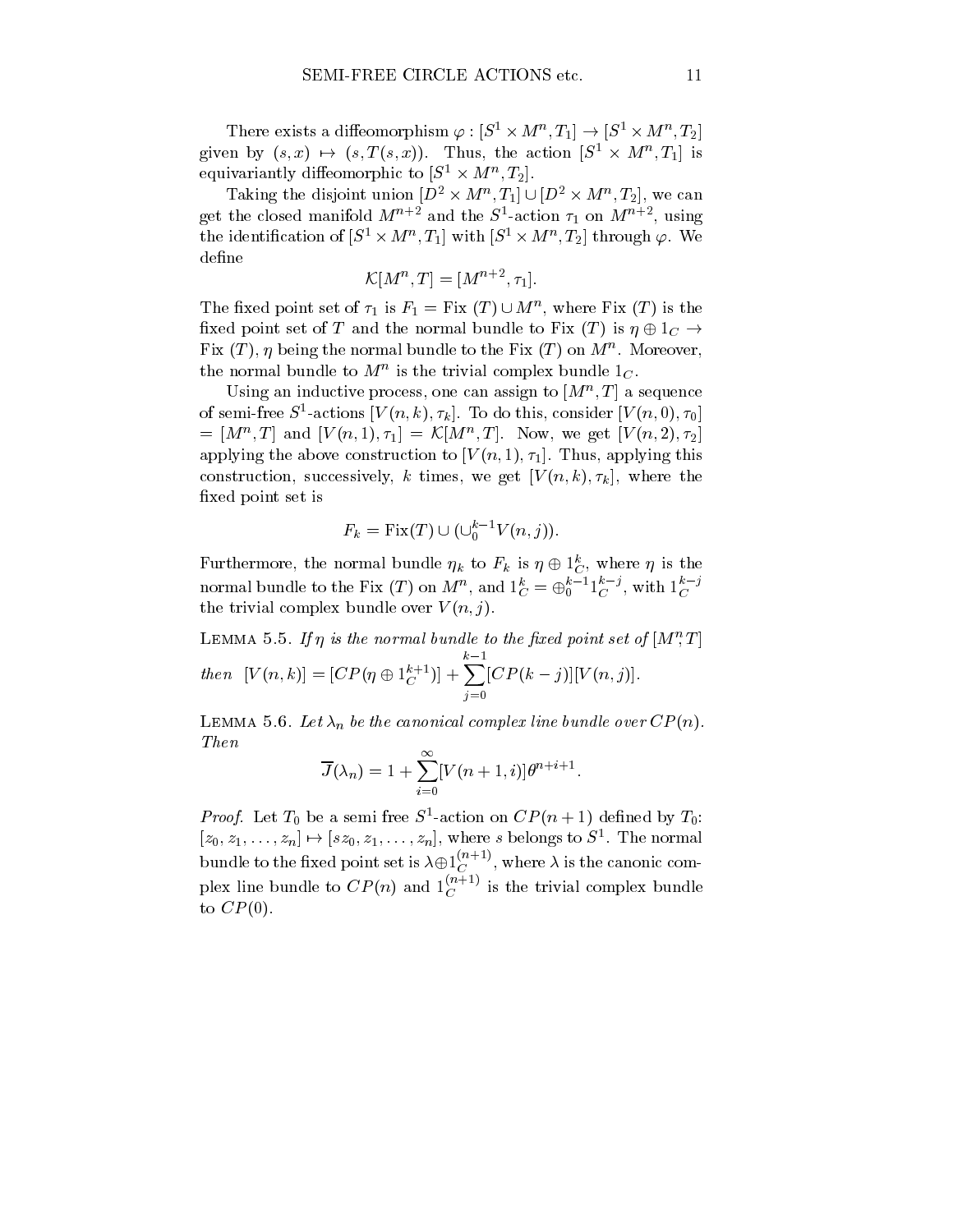Now, we are going to consider the manifolds with semi-free  $S$ -action  $[V(n+1, k), \tau_k],$  where  $[V(n+1, 0), \tau_0] = [CP(n+1), T_0].$ The fixed point set of  $[V(n+1, k), \tau_k]$  is

$$
[\nu \oplus 1_C^k \to F] + [1_C^k \to V(n+1,0)] +
$$
  
+ 
$$
[1_C^{k-1} \to V(n+1,1)] + \ldots + [1_C \to V(n+1,k-1)],
$$

where  $\nu \rightarrow F$  is the bundle

$$
(1_C^{(n+1)} \to CP(0)) \cup (\lambda \to CP(n)).
$$

Taking  $k = 2$ , we see that the fixed point set of  $[V(n + 1, 2), \tau_2]$  is

$$
[\nu \oplus 1_C^2 \to F] + [1_C^2 \to V(n+1,0)] + [1_C \to V(n+1,1)].
$$

Since

$$
\overline{J}[V(n+1,2),\tau_2] \\
= [V(n+1,2)]\theta^{n+3} + \text{ terms with power bigger than } (n+3)
$$

and

$$
\overline{J}[V(n+1,2),\tau_2] \n= \overline{J}[\nu \oplus 1_C^2 \to F] + \overline{J}[1_C^2 \to V(n+1,0)] + \overline{J}[1_C \to V(n+1,1)],
$$

we get

$$
[V(n+1,2)]\theta^{n+2} + \text{ terms with power bigger than } n+2
$$
  
=  $\overline{J}[\nu \rightarrow F] + [V(n+1,0)]\theta^{n+1} + [V(n+1,1)]\theta^{n+2}.$ 

Therefore,

$$
\overline{J}[\nu \to F] = [V(n+1,0)]\theta^{n+1} + [V(n+1,1)]\theta^n +
$$
  
+ 
$$
[V(n+1,2)]\theta^{n+3} +
$$
  
+ terms with power bigger than  $n+3$ .

On the other hand,

$$
\overline{J}[\nu \to F] = \overline{J}[1_C^{n+1} \to CP(0)] + \overline{J}(\lambda_n).
$$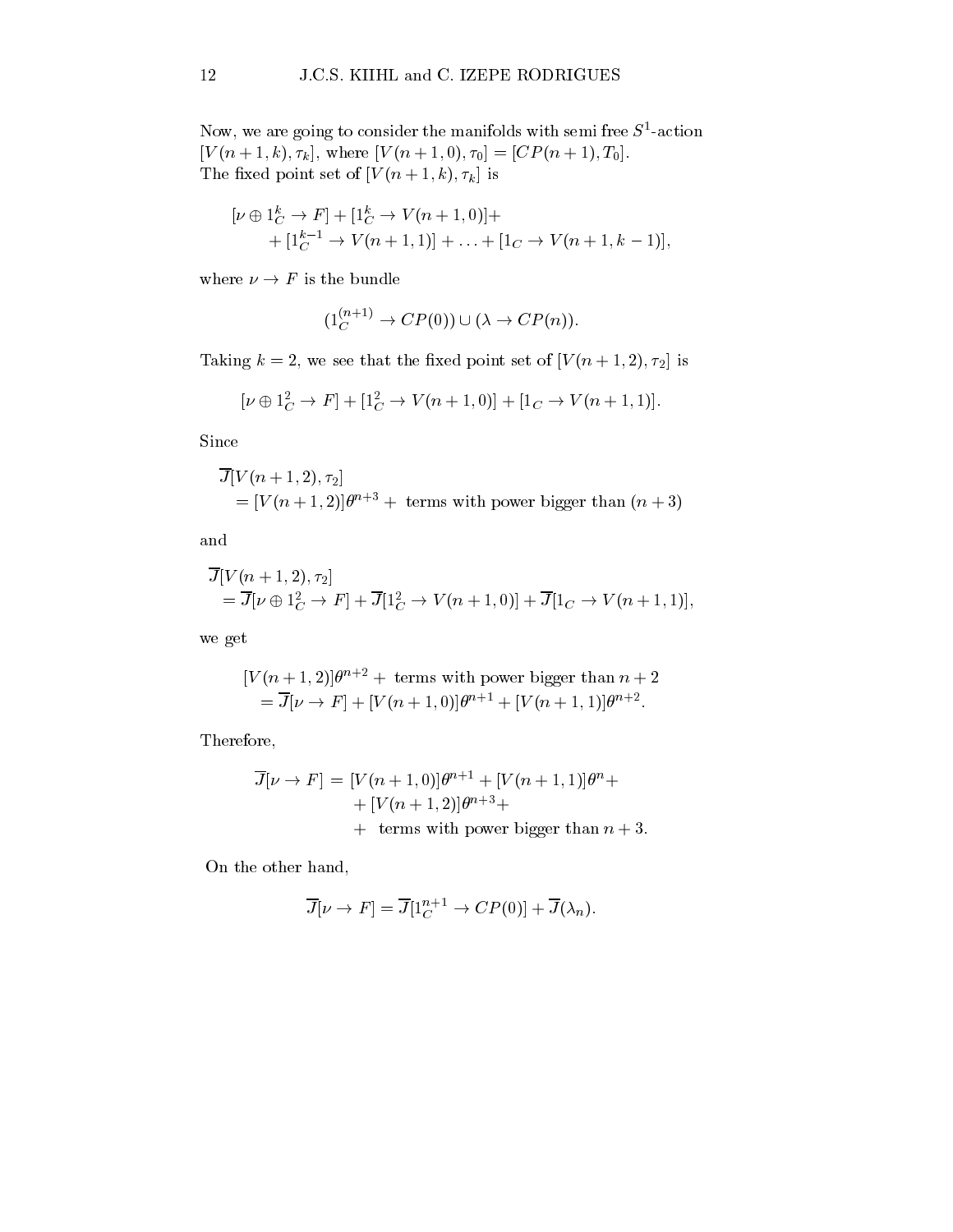Hence,

$$
\overline{J}(\lambda_n) = 1 + [V(n+1,0)]\theta^{n+1} + [V(n+1,1)]\theta^{n+2} +
$$
  
+ 
$$
[V(n+1,2)]\theta^{n+3} +
$$
  
terms with power bigger than  $n+3$ .

Finally, in general we have the result, that is,

$$
\overline{J}(\lambda_n) = 1 + \sum_{i=0}^{\infty} [V(n+1,i)] \theta^{n+i+1}.
$$

terms with power bigger than n + 3:

6. Algebraic interpretation of the geometric construction <sup>K</sup>

As in [1], in this section we are going to express  $5F_*(5^-)$  as a direct sum of certain submodules.

Let  $|CF(n), I_0|$  be in  $5F_{2n}(5)$ , where  $I_0: |z_0, \ldots, z_n| \mapsto |sz_0, z_1,$  $\ldots, z_n$ ,  $s \in S^*$ . The fixed point set of this semi-free  $S^-$ -action is  $(1_C^n \rightarrow CP(0))\cup(\lambda \rightarrow CP(n - 1))$ . Therefore, one can write  $[CP(n), I_0] = \alpha_n + \alpha_1$ , where  $\alpha_n = [CF(n-1), \lambda]$ . Thus,  $\alpha_n =$  $[CF(n), I_0] + \alpha_1$ . Since  $M_*(S)$  is a polynomial algebra over  $N_*$ generated by the elements  $\alpha_n$  in  $M_{2n}(S^+)$ , for  $n \geq 1$ , we have that the elements  $|CF(n), I_0|$ , for  $n \geq 2$ , together  $\alpha_1 = i$  in  $M_2(\mathcal{S}^*)$ , constitute another system of polynomial generators for  $M_*(S^-)$ . We are going to denote by  $Q$  the polynomial subalgebra of  $\mathcal{SF}_{*}(\mathcal{S}^{+})$  generated by  $|CP(n), I_0|$ ; and by  $Q_{2m}$  the intersection  $Q \sqcup SP_{2m}(S^{\perp}).$ I mus,  $M_*(S^-) = Q[i]$ . By (5.1),  $ST_{2m}(S^-)$  consists of polynomials P in i over Q for which  $\overline{J}(P)$  belongs to the ideal generated by  $\theta^m$ .

LEMMA 6.1. Given an element y in  $M_{2m}(S^1)$ , there is an unique polynomial F in  $N_*[i]$ , with no constant terms, such that  $y + F$  betongs to  $5r_{2m}(5)$ .

*Proof.* Since  $M_*(S^-) = Q[1]$ , we have that  $y = q_0 + q_1 i + q_2 i + \ldots$  $q_{m-1}$ <sup>m</sup> +  $q_m$ <sup>m</sup>, where  $q_j$  is in  $Q_{2(m-j)}$ . Thus, since  $\overline{J}(i) = 1$  and  $\overline{J}$  is stable, we have that

$$
\overline{J}(y) = \overline{J}(q_0) + \overline{J}(q_1i) + \overline{J}(q_2i^2) + \ldots + \overline{J}(q_{m-1}i^{m-1}) + \overline{J}(q_mi^m) \n= \overline{J}(q_0) + \overline{J}(q_1) + \ldots + \overline{J}(q_{m-1}) + \overline{J}(q_m).
$$

 $\Box$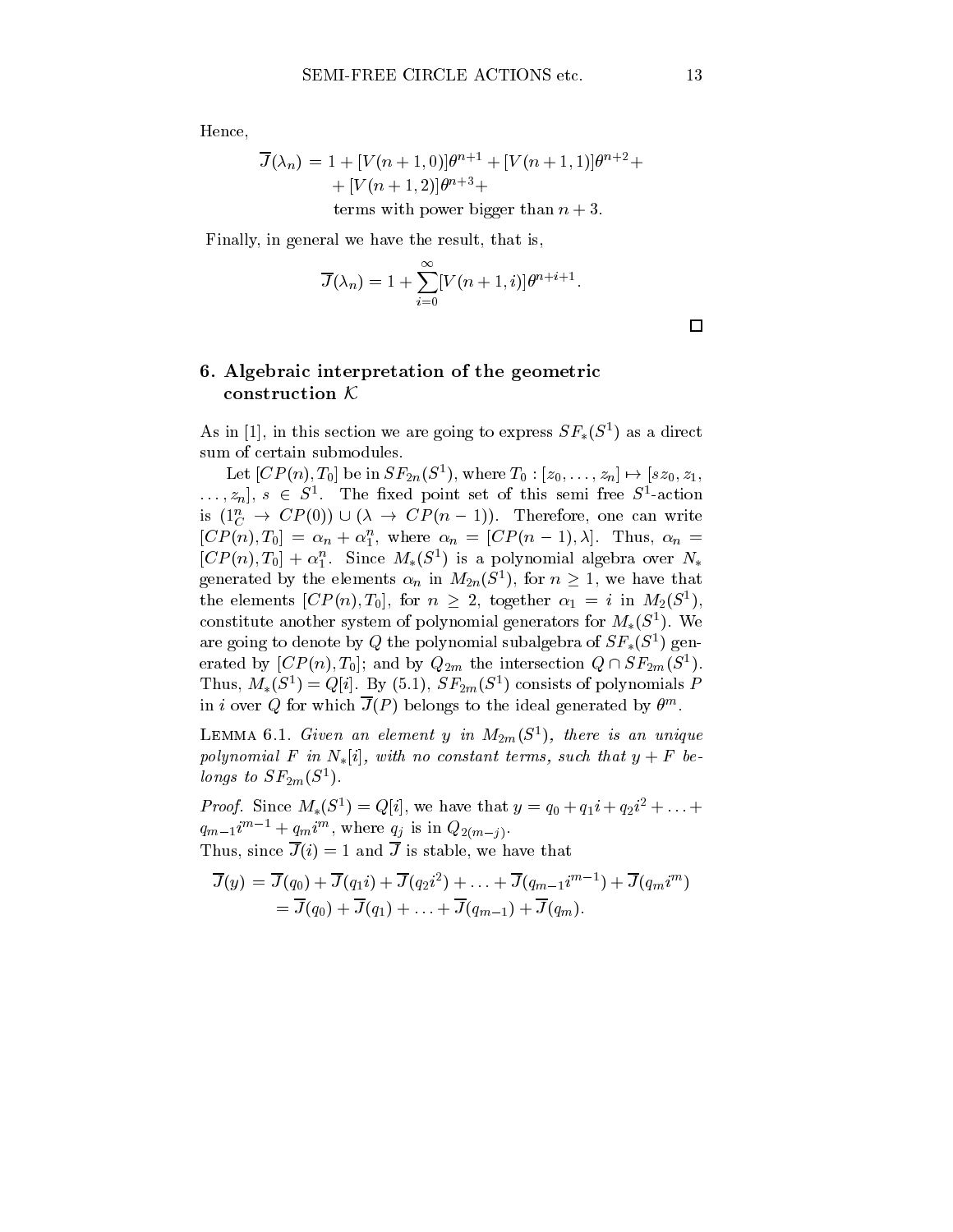Since  $q_i$  belongs to  $Q_{2(m-i)} = Q \cup \mathcal{S}F_{2m}(\mathcal{S}^{-})$ , then  $J(q_j) = [W_{2j}^{\dots}, W_{2j}^{\dots}] \theta^{m-j} + [W_{2j}^{\dots}, W_{2j}^{\dots}] \theta^{m-j+1} + \dots + [W_{2j}^{\dots}, W_{2j}^{\dots}] \theta^{m-1} +$  $|W_2^{\omega}||\theta^m +$  terms with power bigger than m, where  $|W_2^{\omega}||^2$  is in 2j 2012 - Paul Barbara, Paul Barbara, Paul Barbara, Paul Barbara, Paul Barbara, Paul Barbara, Paul Barbara, Paul  $N_{2(m-j)}$ . Thus,  $J(y)=[W_{2m}^0]+([W_{2m}^2]+[W_{2(m-1)}^2])\theta+\ldots+ (\sum_{k=0}^j [W_{2(m-k)}^{2j}])\theta^j+$  $\ldots+(\sum_{k=0}^{m-1}[W^{2(m-1)}_{2(m-k)}])\theta^{m-1}+(\sum_{k=0}^{m}[W^{2m}_{2(m-k)}])\theta^{k} +\text{terms with power}$ bigger than m.

Let

$$
F = [W_{2m}^0]i^m + ([W_{2m}^2] + [W_{2(m-1)}^2])i^{m-1} + \dots
$$
  
 
$$
\dots + (\sum_{k=0}^j [W_{2(m-k)}^2]j^{m-j} + \dots + (\sum_{k=0}^{m-1} [W_{2(m-k)}^2])i^{m-j}
$$

be in  $N_{\ast}[i]$ . Then, we have

 $J(y+F)=(\sum_{k=0}^{m}[W^{2m}_{2(m-k)}])\theta^{m}+$  terms with power bigger than m, that is,  $J(y+r)$  is in the ideal generated by  $\sigma^{\ldots}$ . Therefore, by (5.1),  $\Box$  $y + r$  belongs to  $5r_{2m}(5)$ .

Let  $\varepsilon : Q \to N_*$  be the aumentation homomorphism. Thus, we have the following lemma.

LEMMA 0.2. Let  $q_j$  be in  $\mathcal{S}F_{2(m-j)}(\mathcal{S}^{\mathcal{I}})$ , for  $0 \leq j \leq m$ . Then  $\mathcal{M}_j$ is in  $\mathcal{S}F_{2(m-j+1)}(\mathcal{S}^{-})$ , where we denote by  $\mathcal{N}q_{j}$  the element  $\imath(q_{j} + \mathcal{S}^{+})$  $[W_i^{(m-j)}],$  and  $[W_i^{(m-j)}] = \varepsilon(q_j).$ 

*Proof.* Since  $i_{q_i}$  is in  $M_{2(m-j+1)}(S^-)$ , there is an unique element F in  $N_{*}[i]$ , with no constant term, such that  $iq_j + F$  belongs to  $S_{2(m-i+1)}(S^{-})$ .

Now, we are going to verify that  $F = [W_{2j}]^{j+j}$  and  $J^{j+1}$  terms with power bigger than  $m - \gamma + 1$ .

We know that  $J(q_j) = [W_{2j}^{(m-j)}] \theta^{m-j} + [W_{2j}^{(m-j+1)}] \theta^{m-j+1}$  terms with power bigger than  $m - j + 1$ .

Thus,  $J(iq_j + [W_{2j}^{\dagger}]y) = [W_{2j}^{\dagger}]^{j+j}$  |  $\theta^{m-j+1}$  terms with power bigger than  $m - i + 1$ .

Therefore,  $\overline{J}(\mathcal{K}q_i)$  is in the ideal generated by  $\theta^{m-j+1}$ , and this fact  $\Box$ imply that  $\mathcal{M}_j$  belongs to  $\mathcal{S}F_{2(m-j+1)}(\mathcal{S}^{\dagger}).$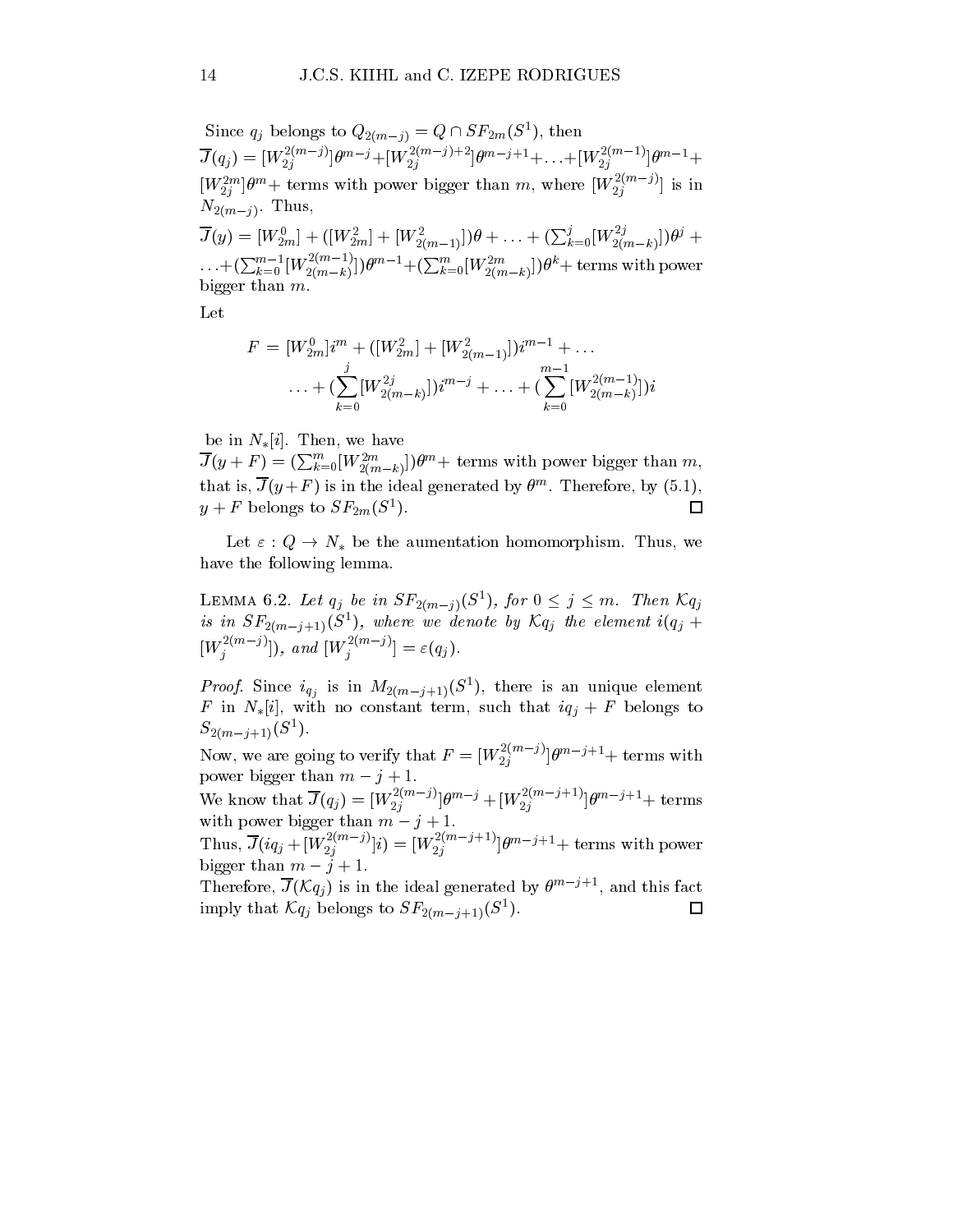REMARK 6.3. Denoting by  $\mathcal{K}^2 q_i$  the element  $i\mathcal{K}q_i$ , by (6.2), we have that  $\mathcal{N}(q_i)$  is in  $\mathcal{S}(p_{i-1}+2)$  ( $\mathcal{S}^{\dagger}$ ). Thus, successively,  $\mathcal{N}(q_i) = i\mathcal{N}^{\dagger} (q_i)$ belongs to  $SF_{2(m-j+n)}(S^1)$ , and  $\mathcal{K}^n q_j = i^n q_j + [W_{2j} - V_{-j}]i^n$ .

LEMMA 6.4. Let  $q_j$  be in  $\mathcal{S}F_{2(m-j)}(\mathcal{S}^-) \sqcup Q, \; j = 0,\ldots,m.$  If  $y = 0$  $q_0 + q_1i + q_2i + \ldots + q_{m-1}i^{m-1} + q_mt^{m}$  belongs to  $\Delta F_{2m}(\mathcal{S}^{\ast})$ , then  $y = q_0 + \mathcal{N}q_1 + \mathcal{N}q_2 + \ldots + \mathcal{N}q_m$  and  $\varepsilon(q_i) = 0$ .

Proof. We can write

$$
y = q_0 + \mathcal{K}q_1 + \mathcal{K}^2q_2 + \ldots + \mathcal{K}^{m-1}q_{m-1} + \mathcal{K}^mq_m + [W_2^{2(m-1)}]i +
$$
  
+ 
$$
[W_4^{2(m-2)}]i^2 + \ldots + [W_{2(m-1)}^2]i^{m-1} + [W_{2m}^0]i^m,
$$

where  $[W_2_i^{(m,j)}] = \varepsilon(q_j)$ . Since y is in  $5F_{2m}(5)$ , and  $q_0$ ,  $\mathcal{M}_1$ ,  $\mathcal{N}_2$ ,  $\ldots$ ,  $\mathcal{N}_m$  belong to  $SF_{2m}(S^1)$ , we must have  $(\sum_{j=1}^m [W_{2j}^{2(m-j)}]i^j)$  in  $SF_{2m}(S^1)$ . But we also have  $J([W_2_i^{\cdots}]_i^j) = [W_2^{\cdots}]_i^j e^{i m-j}$  and  $m-j <$ m, then we conclude that W2(mj) 2j ; j = 1;:::;m, are boundary Thus,  $(\sum_{j=1}^m [W_2^{2(m-j)}]i^j) = 0.$ 

Therefore, 
$$
y = q_0 + \mathcal{K}q_1 + \mathcal{K}^2q_2 + \ldots + \mathcal{K}^mq_m
$$
.

Denoting by  $Q_{2(m-j)} = \kappa e r (Q_{2(m-j)} \rightarrow N_{2(m-j)}),$  we have the following theorems.

THEOREM 6.5.  $SF_{2m}(S^2)$  is the direct sum of  $Q_{2m}$  and  $\mathcal{K}^m Q_{2(m-n)}$ , for  $m \geq n > 0$ ; and  $\mathcal{N}^*$  embeds  $Q_{2(m-n)}$  in  $\mathcal{SP}_{2m}(\mathcal{S}^*)$ .

**THEOREM 6.6.** The  $N_*$ - module  $5r_*(5^-)$  is the direct sum of Q and  $N_*$ -submodules  $\mathcal{N}^*Q^*$ , for  $n > 0$ ; and  $\mathcal{N}^*$  embeds  $Q^*$  in  $\mathcal{S}F_*(S^*)$ , where  $Q^+ = \text{ker}(Q \to N_*)$ .

#### $\mathbf{r}$  and prime prime prime prime prime prime prime prime prime prime prime prime prime prime prime prime prime  $\mathbf{r}$

We denote by  $|M^+, I|$  a closed manifold  $M^-$  together a p-periodic diffeomorphism  $T$ ,  $p$  an odd prime. We have the following bordism  $\alpha$ -actions the bordism  $\alpha$ -actions  $\alpha$  p-actions  $\alpha$  and  $\alpha$   $\alpha$  and  $\alpha$  $\alpha$ -are actions from  $\alpha$  p-actions  $\alpha$  ,  $\alpha$  p), and the bordism group of the bordism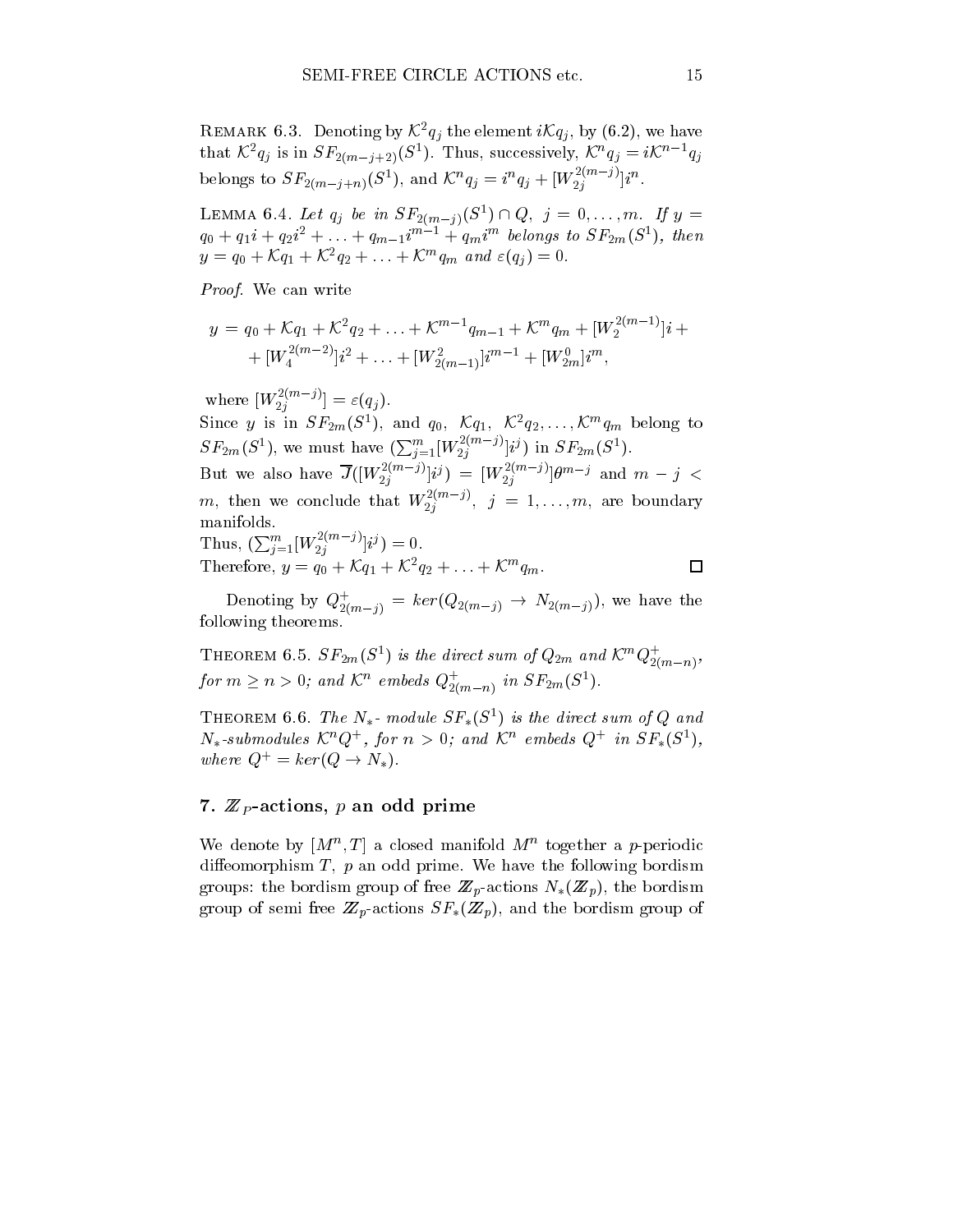semi-dimensions on  $\mu$ the boundary  $M_*(\mathbb{Z}_p)$ .

THEOREM 7.1. We have the exact sequence

$$
\ldots \to N_n(\pmb{Z}_p) \to SF_n(\pmb{Z}_p) \stackrel{\jmath_*}{\to} M_n(\pmb{Z}_p) \to N_{n-1}(\pmb{Z}_p) \to \ldots
$$

where  $M_n(\mathbb{Z}_p) = \bigoplus N_{n-2k}(BU(K_1) \times ... \times BU(K_{(p-1)/2}))$  (see [4], 38.3.)

Consider the homomorphism  $\varepsilon : N_*(\mathbf{Z}_p) \to N_*$  defined by  $\varepsilon |M^+, 1|$  $=$   $\left| M_{+}/T \right|$ . Let  $N_{*}(\mathbb{Z}_{p})$  be the reduced group, i.e.,  $N_{*}(\mathbb{Z}_{p}) = \kappa e r \varepsilon$ .

THEOREM 7.2. The sequence

$$
0\rightarrow N_n\stackrel{i_*}{\rightarrow}SF_n(\mathbf{Z}_p)\stackrel{j_*}{\rightarrow}M_n(\mathbf{Z}_p)\stackrel{\partial}{\rightarrow}\widetilde{N}_{n-1}(\mathbf{Z}_p)\rightarrow 0
$$

is exact. The nomomorphism  $i_*$  is defined by  $i_*|M^+| = |M^+ \times$  $\mathcal{Z}_{p},$  1  $\times$   $\sigma$ ], where  $\sigma$  is the p-periodic map which permutes the elements of  $\mathcal{L}$   $\mathcal{L}$  p.

**THEOREM 1.3.** IV<sub>\*</sub>( $\mathbf{Z}$  p) is an IV<sub>\*</sub>-module generated by the elements  $\{\vert \mathcal{S}^{2k-1}, \rho \vert \}$ , where  $\rho = 2\pi i/p$ .

The  $N_*$ -modules  $SF_*(\mathbb{Z}_p)$  and  $M_*(\mathbb{Z}_p)$  are graduated rings with multiplication induced by the cartesian product

$$
[M_0, T_0][M_1, T_1] = [M_0 \times M_1, T_0 \times T_1].
$$

Denoting by I the image of  $i_*$ , then I is the ideal of  $SF_*(\mathbb{Z}_p)$  $\alpha$  and the is a ring p; [Z p; ], since  $\alpha$  is a ring of the form of potential contract contract  $\alpha$  $\widehat{SF}_*(\mathbb{Z}_p) = SF_*(\mathbb{Z}_p)/I$  is a ring and we have the following theorem.

THEOREM 7.4. The sequence

$$
0 \to \widehat{SF}_*({\rm \textbf{Z}}_p) \stackrel{j_*}{\to} M_*({\rm \textbf{Z}}_p) \stackrel{\partial}{\to} \widetilde{N}_*({\rm \textbf{Z}}_p) \to 0
$$

is exact.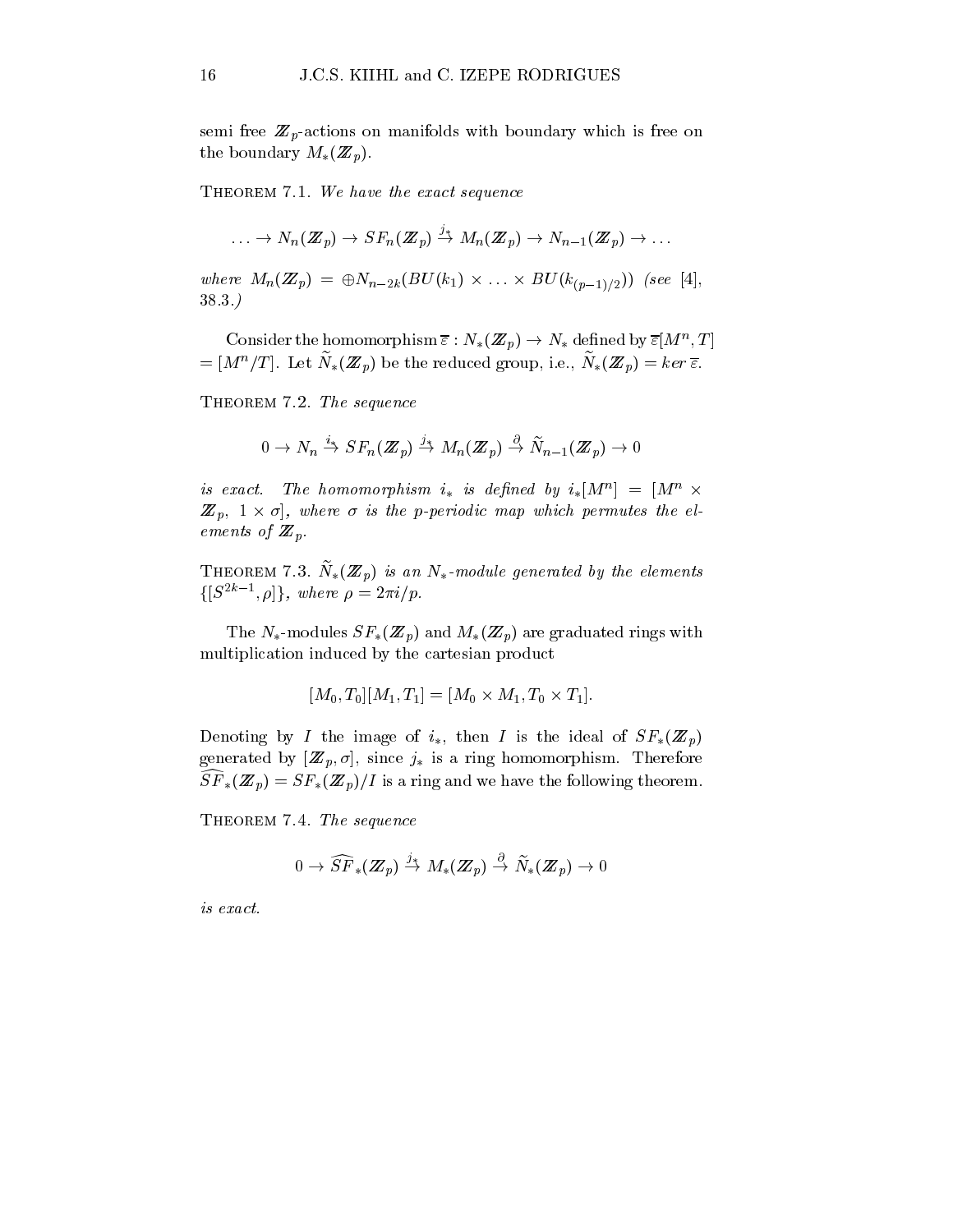Consider the set  $\{\alpha_{2k-1}: \kappa = 1, 2, \ldots\}$  of generators of  $N_*(\mathbf{Z}_p)$ , where  $\alpha_{2k-1} = |\mathcal{S}^{--}, \rho|$  and  $\rho = \exp(\frac{2\pi i}{p})$ . There are closed manifolds  $M^{\dots}$ ,  $\kappa = 1, 2, \dots$ , where  $p_{2k-1} = p\alpha_{2k-1} + [M^{\dots}]\alpha_{2k-5} +$  $|M|^{2}$   $|\alpha_{2k-9} + \ldots|$  = 0, for  $k = 1, 2, \ldots,$  in  $N_{*}(Z_{n})$ . Thus,  $N_{*}(Z_{n})$ is isomorphic as a  $N_*$ -module to the quotient of the  $N_*$ -free module generated by the elements  $\overline{\alpha}_1$ ,  $\overline{\alpha}_3$ ,  $\overline{\alpha}_5$ ,..., by the submodule generated by  $\overline{\beta}_1, \overline{\beta}_3, \overline{\beta}_5, \ldots$ 

Now, we consider the following diagram

$$
\begin{array}{ccccccccc} 0 & \to & SF_*(S^1) & \xrightarrow{\jmath} & M_*(S^1) & \to & N_*(S^1) & \to 0 \\ & & \downarrow r_p & & \downarrow r'_p & & \downarrow r''_p \\ 0 & \to & \widehat{SF}_*(\mathbb{Z}_p) & \xrightarrow{j_*} & M_*(\mathbb{Z}_p) & \to & \widetilde{N}_*(\mathbb{Z}_p) & \to 0 \end{array}
$$

where  $r_p$  is the homomorphism sending the  $S$  -action  $[M, S]$  to the restriction  $\mu$  actions.

Since  $N_*(S)$  is an  $N_*$ -free module generated by  $\alpha_{2k-1} = |S|$ ,  $S$ , where S is the S-action on S given by  $s(t, (z_0,...,z_{2k-1})) =$  $(tz_0, tz_1, \ldots, tz_{2k-1}), t \in S^*;$  and  $M_*(S^*)$  is a polynomial algebra generated by  $\lambda_i : [\lambda \to CP(i)]$ , we are going to define a  $N_*$ -submodule  $D$  of  $M_*(S^-)$  in the following way: the kernel of  $r_p$  is the  $N_*$ -free module generated by  $p_k = p\alpha_{2k-1} + |M| |\alpha_{2k-5} + |M| |\alpha_{2k-9} + \ldots,$ where  $r_p(\rho_k) = \rho_{2k-1} = 0$  in  $N_*(\mathbb{Z}_p)$ . Let  $\rho_k$  be defined by:  $\rho_k =$  $p\lambda_0^* + [M^{\dagger}]\lambda_0^*$   $\rightarrow$   $\uparrow$   $\downarrow$   $\lambda_0^*$   $\rightarrow$   $\ldots$  in  $M_*(S^{\dagger})$ , and let B be the  $N_*$ -free module generated by  $p_1, p_3, p_5, \ldots$ , which is a submodule of  $m_*(S_1)$ . Since  $J(\rho_k) = 1 + |M|\sigma| + |M|\sigma| + ...$ , where J is the Boardman homomorphism, and denoting by  $x_n$  a basic *n*-dimensional element of  $N_*$ , we have that

$$
\overline{J}(x_{2k-2}\hat{\beta}_1) = x_{2k-2}\theta^{k-1} + \dots
$$
\n
$$
\overline{J}(x_{2k-6}\hat{\beta}_3) = x_{2k-6}\theta^{k-3} + x_{2k-6}[M^4]\theta^{k-1} + \dots
$$
\n
$$
\overline{J}(x_{2k-10}\hat{\beta}_5) = x_{2k-10}\theta^{k-5} + x_{2k-10}[M^4]\theta^{k-3} + \dots
$$
\n
$$
\vdots
$$
\n
$$
\overline{J}(x_4\hat{\beta}_{k-2}) = x_4\theta^2 + x_4[M^4]\theta^4 + \dots
$$

So, any combination of the elements above has power of  $\theta \leq k - 1$ . Therefore, it follows that there isn't element in  $SF_{2k}(S^1)$  with image nozero in B. Hence, we have that  $j(\mathcal{S}F_*(\mathcal{S}^-)) \sqcup \mathcal{B} = (0).$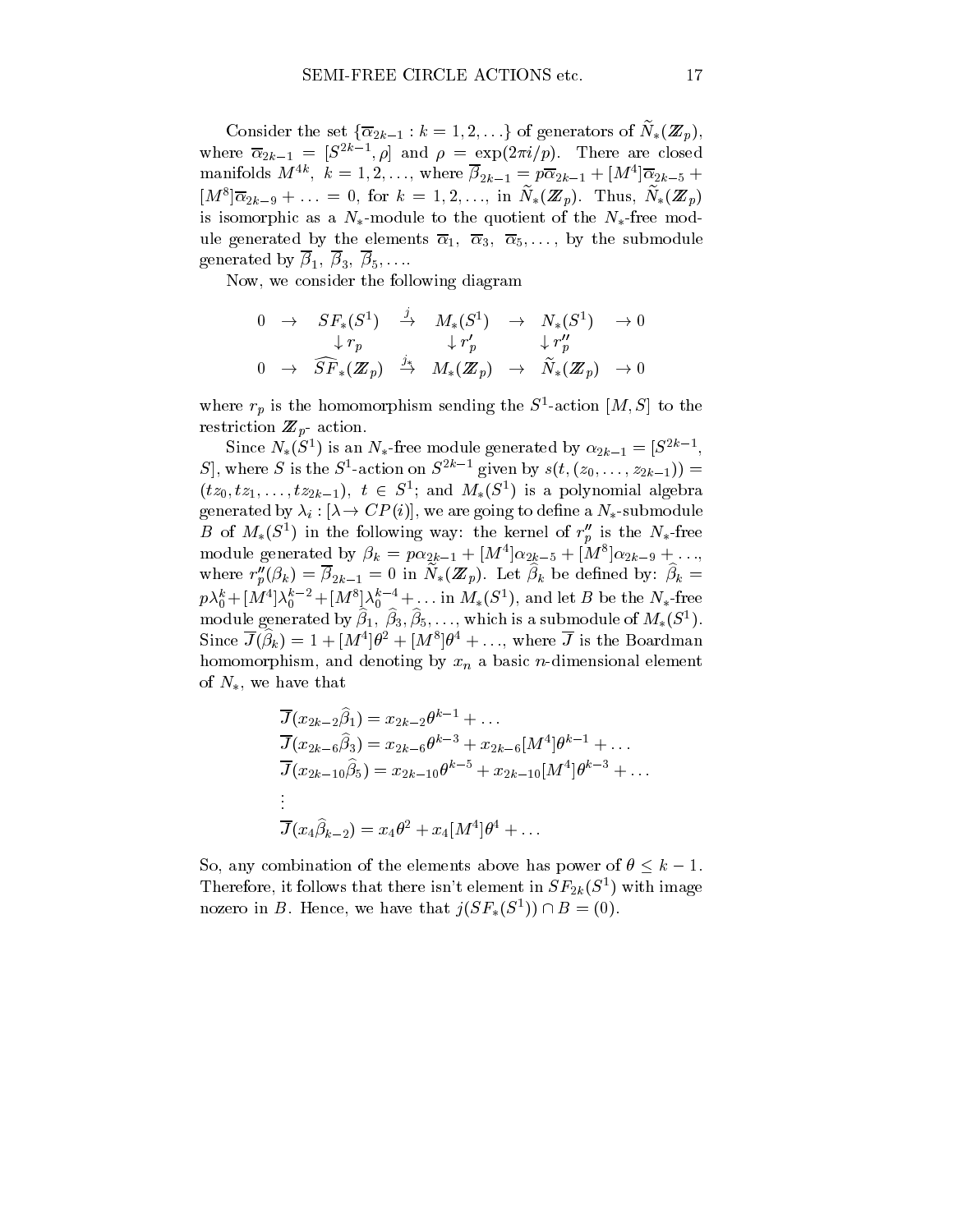**THEOREM** 1.3. The homomorphism  $r_p : ST_*(S^-) \to ST_*\mathbb{Z}_p$  is 1-1.

Proof. we have the following commutative diagram

$$
\begin{array}{ccccccccc}\n0 & \rightarrow & SF_*(S^1) & \stackrel{j}{\rightarrow} & M_*(S^1) & \stackrel{\sim}{\rightarrow} & \oplus N_k(BU(r))\\
& & \downarrow r_p & & \downarrow r' & & \downarrow r\\
0 & \rightarrow & SF_*(\mathbb{Z}_p) & \stackrel{j_*}{\rightarrow} & M_*(\mathbb{Z}_p) & \stackrel{\sim}{\rightarrow} & \oplus N_*(BU(r_1) \times \ldots \times BU(r_k))\n\end{array}
$$

where  $r$  is given by inclusion on the first factor. Therefore,  $r$  is  $1 - 1$ . I ms imply that  $r_p$  is 1 - 1, and mailly  $r_p$  is 1 - 1, since  $r_p \circ f = f_* \circ r_p$ and  $j, j_*$  are  $1 - 1$ . П

REMARK 7.6. For  $p = 3$ , we have that  $r'_p$  is an isomorphism because<br>  $M_*(S^1) \simeq \bigoplus N_*(BU(r)), M_*(\mathbb{Z}_3) \simeq \bigoplus N_*(BU(r))$ 

$$
M_*(S^1) \simeq \bigoplus N_*(BU(r)), \ M_*(\mathbb{Z}_3) \simeq \bigoplus N_*(BU(r))
$$

and the map  $r$  is an isomorphism.

Thus, since  $B \cap J(SF_*(S^1)) = (0)$ , we have that  $j_*(SF_*(\mathbb{Z}_3)) \simeq$  $j(SF_*(S^+)) \oplus B$ , and  $SF_*(\mathbb{Z}_3) \simeq j(SF_*(S^+)) \oplus B$ , since  $j_*$  is 1 - 1. Therefore

$$
SF_*(\mathbb{Z}_3) \simeq N_* \oplus j(SF_*(S^1)) \oplus B.
$$

We are going to denote by  $(\mathbb{Z}_p)_{n=0}^n$  the set of classes in the bordism group  $N_n$  which are represented by a *n*-manifold which is the fixed point set of a closed  $(x, t)$  -manifold with a semi-free  $\alpha$  p-action. We have that  $(\mathbb{Z}_p)_{n=0}^n$  is a subgroup of  $N_n$ ,  $(\mathbb{Z}_0)_{n=0}^n \simeq N_n$  and  $(\mathbb{Z}_p)_{*}^n =$  $\bigoplus_{n>0}(\mathbf{Z}_p)_n^k$  is an ideal of  $N_*$ .

**THEOREM 7.7.** We have that  $(\mathbb{Z}_p)^{\tilde{n}}_n \simeq N_n$ .

*Proof.* Let  $p_k = p\lambda_0 + [M^{\perp}]\lambda_0^{\perp} + [M^{\perp}]\lambda_0^{\perp} + \ldots$  be in  $M_*(\mathbb{Z}_p)$ . Since  $O(p_k)$  in  $N_*(\mathbf{z}_p)$  is a boundary, we have that  $p_k$  belongs to the image of  $j_*$ . In particular,  $\hat{\beta}_1 = p\lambda_0$  belongs to the image of  $j_*$ . Therefore  $[x_n]p\lambda_0$  belongs to the image of  $j_*$ , where  $x_n$  is a ndimensional generator,  $n \neq 2^r - 1$ , of  $N_*$ .

Thus, there is a semi-free  $\mathbb{Z}_p$ -action  $|M|\rightarrow 2$ ; With fixed point set  $[x_n] + \ldots + [x_n]$  (*p*-times), where *p* is an odd prime.

Since  $[x_n] + \ldots + [x_n] = [x_n]$ , we have that  $[x_n]$  is in  $(\mathbb{Z}_p)_{n}^-$ . Hence,  $\Box$  $(\mathbb{Z}_p)_n^{\sim} \simeq N_n.$